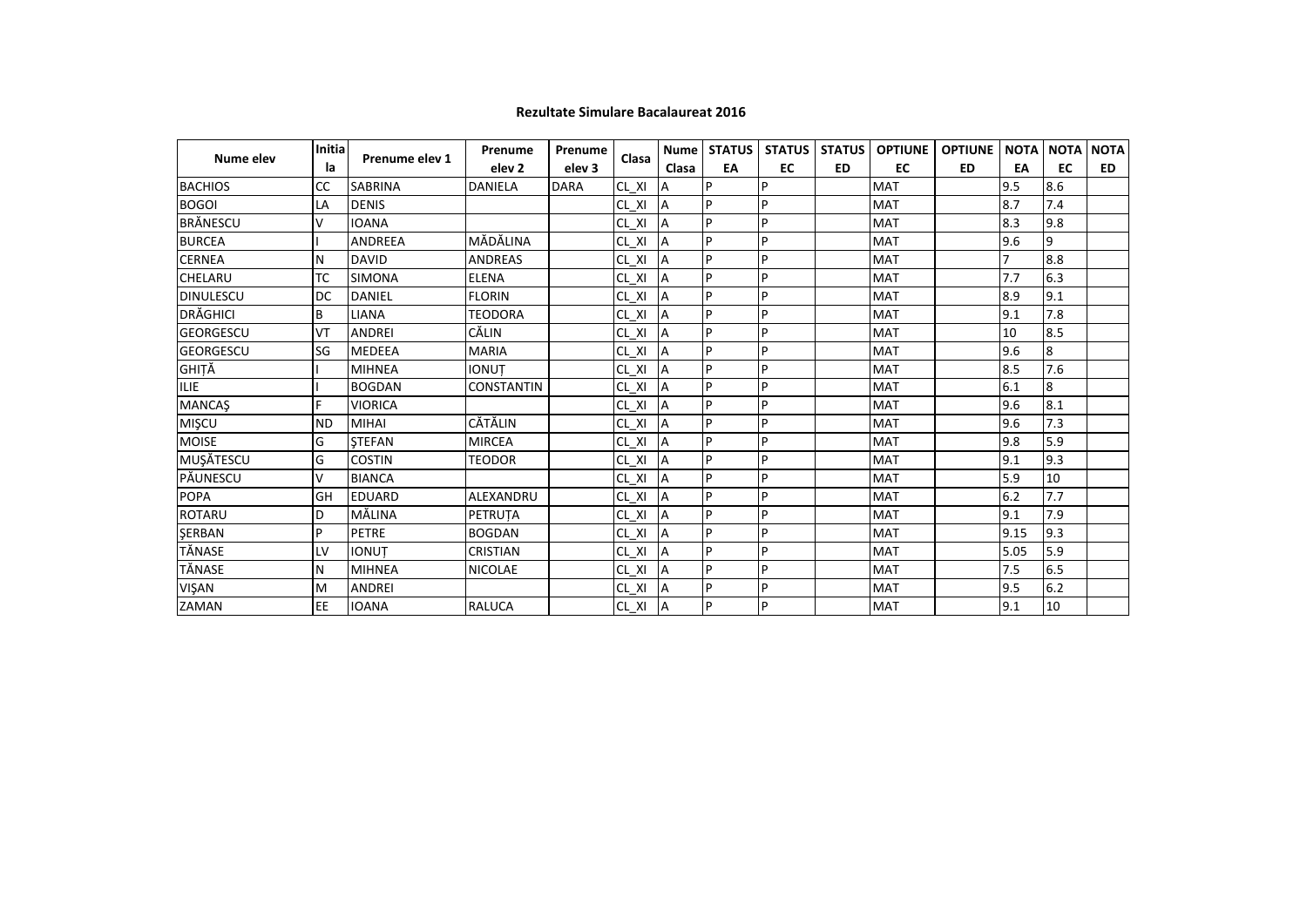|                    | Initia    |                | Prenume           | Prenume           | Clasa      |           | Nume STATUS | <b>STATUS</b> | <b>STATUS</b> | <b>OPTIUNE</b> | <b>OPTIUNE</b> | <b>NOTA</b> | <b>NOTA</b> | <b>NOTA</b> |
|--------------------|-----------|----------------|-------------------|-------------------|------------|-----------|-------------|---------------|---------------|----------------|----------------|-------------|-------------|-------------|
| Nume elev          | la        | Prenume elev 1 | elev <sub>2</sub> | elev <sub>3</sub> |            | Clasa     | EA          | EC            | <b>ED</b>     | EC             | <b>ED</b>      | EA          | <b>EC</b>   | <b>ED</b>   |
| <b>ARGINT</b>      | ŞT        | <b>DRAGOS</b>  | <b>IULIAN</b>     |                   | CL XI      | B         | P           | P             |               | <b>MAT</b>     |                | 8.1         | 9.5         |             |
| <b>BARBU</b>       | v         | <b>THEODOR</b> |                   |                   | CL XI      | Iв        | P           | P             |               | <b>MAT</b>     |                | 8.6         | 8.9         |             |
| <b>BUCALET</b>     | <b>CI</b> | <b>BOGDAN</b>  |                   |                   | CL XI      | <b>B</b>  | p           | P             |               | <b>MAT</b>     |                | 5           | 5.7         |             |
| <b>CASANDRESCU</b> | MI        | <b>PETRUT</b>  | <b>EDUARD</b>     |                   | CL XI      | Iв        | P           | P             |               | <b>MAT</b>     |                | 6           | 3.9         |             |
| <b>CÎRSTIAN</b>    | G         | <b>FLAVIUS</b> | <b>MIHAI</b>      |                   | CL XI      | <b>B</b>  | P           | P             |               | <b>MAT</b>     |                | 6           | 5.5         |             |
| <b>CONSTANTIN</b>  | GH        | <b>GABRIEL</b> | <b>CRISTIAN</b>   |                   | CL XI      | <b>IB</b> | P           | P             |               | <b>MAT</b>     |                | 7.7         | 2.9         |             |
| <b>DICU</b>        | C         | DANIEL         | <b>CONSTANTIN</b> |                   | $CL_$ $XI$ | <b>B</b>  | P           | P             |               | <b>MAT</b>     |                | 8.6         | 6.1         |             |
| <b>DOJANĂ</b>      | GH        | <b>GEORGE</b>  | <b>CRISTIAN</b>   |                   | CL XI      | Iв        | A           | A             |               | <b>MAT</b>     |                |             |             |             |
| DRĂGOIU            | M         | <b>STEFAN</b>  |                   |                   | CL XI      | B         | p           | P             |               | <b>MAT</b>     |                | 7.5         | 7.8         |             |
| <b>DUMITRIU</b>    | FC        | <b>OLIVIA</b>  | <b>MARIA</b>      |                   | CL XI      | <b>B</b>  | P           | P             |               | <b>MAT</b>     |                | 8.8         | 6.9         |             |
| <b>ENACHE</b>      | C         | <b>ALIN</b>    | <b>CRISTIAN</b>   |                   | CL XI      | <b>B</b>  | P           | P             |               | <b>MAT</b>     |                | 6           | 5           |             |
| <b>ENESCU</b>      | GH        | <b>ANDREI</b>  | <b>VALENTIN</b>   |                   | CL XI      | <b>B</b>  | p           | P             |               | <b>MAT</b>     |                | 8           | 7.8         |             |
| <b>ILIE</b>        | M         | MĂDĂLINA       | <b>MARIA</b>      |                   | CL XI      | Iв        | p           | P             |               | <b>MAT</b>     |                |             | 9.2         |             |
| <b>IONESCU</b>     | M         | <b>DRAGOS</b>  | <b>MIHAI</b>      |                   | CL XI      | <b>B</b>  | P           | P             |               | <b>MAT</b>     |                | 7.3         | 8.3         |             |
| <b>IUGULESCU</b>   | LM        | RADU           | <b>GABRIEL</b>    |                   | CL XI      | <b>B</b>  | p           | P             |               | <b>MAT</b>     |                | 6           | 7.8         |             |
| <b>NEGOESCU</b>    | C         | <b>DIANA</b>   | <b>MARIA</b>      |                   | CL XI      | Iв        | P           | P             |               | <b>MAT</b>     |                | 9.4         | 8.3         |             |
| <b>POPA</b>        | CC        | ALEXANDRU      | <b>MIHAI</b>      |                   | CL XI      | <b>B</b>  | P           | P             |               | <b>MAT</b>     |                | 8.1         | 6.9         |             |
| <b>POPA</b>        | <b>CC</b> | <b>VLAD</b>    | <b>GABRIEL</b>    |                   | CL XI      | <b>B</b>  | P           | P             |               | <b>MAT</b>     |                | 9           | 9.4         |             |
| <b>SERBAN</b>      |           | <b>ANDREI</b>  | <b>CRISTIAN</b>   |                   | CL XI      | Iв        | p           | P             |               | <b>MAT</b>     |                | 6.4         | 6           |             |
| <b>STEFAN</b>      | R         | <b>IOANA</b>   | PAULA             |                   | CL XI      | <b>B</b>  | P           | P             |               | <b>MAT</b>     |                | 8.5         | 7.8         |             |
| <b>STEFAN</b>      | D         | <b>IULIA</b>   | <b>RENATA</b>     |                   | $CL_$ $XI$ | <b>B</b>  | p           | P             |               | <b>MAT</b>     |                | 7.9         | 7           |             |
| <b>STEFAN</b>      | M         | <b>RADU</b>    | <b>ANDREI</b>     |                   | CL XI      | Iв        | p           | P             |               | <b>MAT</b>     |                | 5           | 7.7         |             |
| <b>VANCEA</b>      |           | <b>CARMEN</b>  | <b>IONELA</b>     |                   | CL XI      | <b>B</b>  | P           | P             |               | <b>MAT</b>     |                | 8.9         | 7.8         |             |
| <b>VLAD</b>        | <b>CD</b> | ALEXANDRU      |                   |                   | CL XI      | <b>IB</b> | p           | P             |               | <b>MAT</b>     |                | 8.1         | 8.6         |             |
| ZĂHĂRĂCHESCU       |           | <b>IOAN</b>    | <b>BOGDAN</b>     |                   | CL XI      | <b>B</b>  | P           | P             |               | <b>MAT</b>     |                | 9.05        | 9.3         |             |
| <b>ZEPISI</b>      | D         | <b>ANDREEA</b> | <b>DIANA</b>      |                   | $CL_XI$ B  |           | P           | l P           |               | <b>MAT</b>     |                | 7.3         | 8           |             |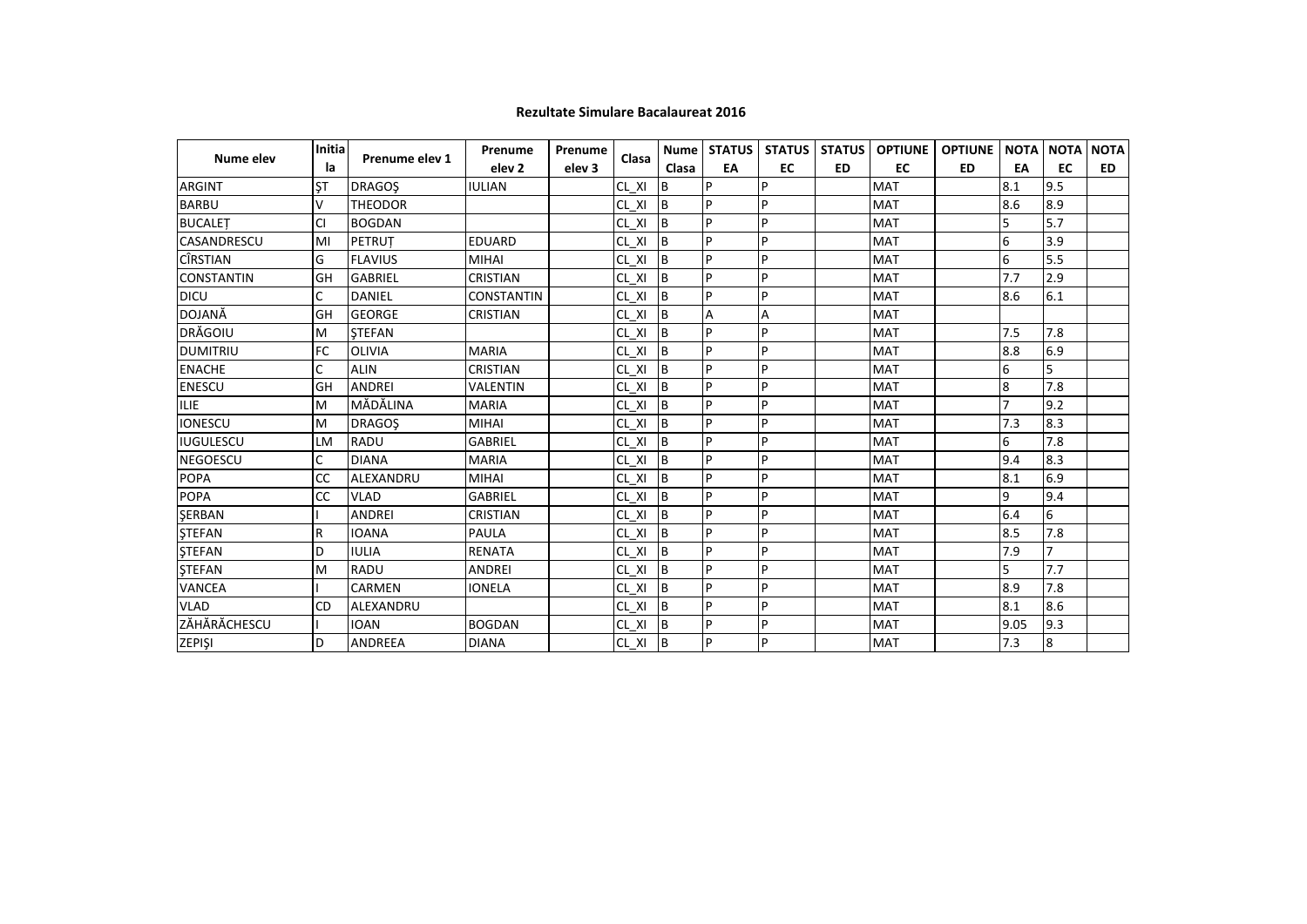| Nume elev         | <b>Initia</b> | Prenume elev 1        | Prenume           | Prenume           | Clasa       |              |    |    |           |            | Nume   STATUS   STATUS   STATUS   OPTIUNE   OPTIUNE   NOTA |      | <b>NOTA</b> | <b>NOTA</b> |
|-------------------|---------------|-----------------------|-------------------|-------------------|-------------|--------------|----|----|-----------|------------|------------------------------------------------------------|------|-------------|-------------|
|                   | la            |                       | elev <sub>2</sub> | elev <sub>3</sub> |             | Clasa        | EA | EC | <b>ED</b> | <b>EC</b>  | <b>ED</b>                                                  | EA   | <b>EC</b>   | <b>ED</b>   |
| <b>ANDREI</b>     | ED            | <b>OANA</b>           | <b>CRISTINA</b>   |                   | CL XI       | C            | P  | P  |           | <b>MAT</b> |                                                            | 6.9  | 3.7         |             |
| <b>ANGHEL</b>     |               | <b>COSTIN</b>         | <b>VLAD</b>       |                   | CL XI       | <b>C</b>     | Α  | P  |           | <b>MAT</b> |                                                            |      | 5.7         |             |
| <b>BANU</b>       | MF            | <b>CORINA</b>         | <b>ELENA</b>      |                   | CL XI       | Ic           | P  | P  |           | <b>MAT</b> |                                                            | 7.1  | 5           |             |
| <b>BANU</b>       | <b>ED</b>     | OVIDIU                | <b>IONUT</b>      |                   | CL XI       |              | P  | P  |           | <b>MAT</b> |                                                            | 5.55 | 4.1         |             |
| <b>BARBU</b>      | MF            | <b>CĂTĂLINA</b>       | <b>GABRIELA</b>   |                   | CL XI       | $\mathsf{C}$ | P  | P  |           | <b>MAT</b> |                                                            | 7.1  | 3.1         |             |
| <b>BIRJARU</b>    | MV            | <b>LIGIA</b>          | <b>EMANUELA</b>   |                   | CL XI       | $\mathsf{C}$ | P  | P  |           | <b>MAT</b> |                                                            | 7.85 | 8           |             |
| <b>BRATU</b>      | v             | RUXANDRA              | <b>ELENA</b>      |                   | CL XI       | <b>C</b>     | P  | P  |           | <b>MAT</b> |                                                            | 7.5  | 5           |             |
| <b>BUCUR</b>      | MC            | <b>MARIA</b>          | ALEXANDRA         |                   | $CL_$ $XI$  | c            | P  | P  |           | <b>MAT</b> |                                                            | 6.9  | 3.2         |             |
| <b>CIOBANU</b>    | GS            | <b>STEFAN</b>         | <b>ADRIAN</b>     |                   | CL XI       | $\mathsf{C}$ | P  | P  |           | <b>MAT</b> |                                                            | 5.75 | 4.6         |             |
| DINICĂ            | <b>CI</b>     | ANDREI-CRISTIAN       |                   |                   | CL XI       | $\mathsf{C}$ | A  | A  |           | <b>MAT</b> |                                                            |      |             |             |
| <b>DINU</b>       | G             | <b>ALEXANDRA</b>      | ELIZA             |                   | CL XI       | $\mathsf{C}$ | P  | P  |           | <b>MAT</b> |                                                            | 7.5  | 6.3         |             |
| <b>DOVINCESCU</b> | FL            | ANA-ŞTEFANIA          |                   |                   | $CL_$ $XI$  | $\mathsf{C}$ | A  | P  |           | <b>MAT</b> |                                                            |      | 2.3         |             |
| <b>DRAGOMIR</b>   | AV            | <b>RALUCA</b>         | <b>IOANA</b>      |                   | CL XI       |              | P  | P  |           | <b>MAT</b> |                                                            | 8.1  | 3.2         |             |
| <b>FURTUNĂ</b>    | LS            | <b>DIANA-GABRIELA</b> |                   |                   | $CL_$ $XI$  |              | P  | P  |           | <b>MAT</b> |                                                            | 6.9  | 3.3         |             |
| <b>MARINOIU</b>   | C             | <b>DIANA</b>          | <b>MARIA</b>      |                   | CL XI       | C            | P  | P  |           | <b>MAT</b> |                                                            | 7.3  | 6.2         |             |
| <b>NEACŞU</b>     | N             | <b>IOANA</b>          |                   |                   | CL XI       | $\mathsf{C}$ | P  | P  |           | <b>MAT</b> |                                                            | 4.55 | 2.7         |             |
| <b>NICOLAE</b>    | <b>SM</b>     | <b>IONUT</b>          | ALEXANDRU         |                   | CL XI       | $\mathsf{C}$ | Α  | P  |           | <b>MAT</b> |                                                            |      | 5           |             |
| PĂTRAȘCU          | M             | ANDREEA               | <b>ROXANA</b>     |                   | $CL_$ $XI$  | lc           | P  | P  |           | <b>MAT</b> |                                                            | 7.9  | 6.6         |             |
| PĂTULEA           | D             | <b>IOANA</b>          | <b>DOINA</b>      |                   | CL XI       | $\mathsf{C}$ | P  | P  |           | <b>MAT</b> |                                                            | 9    | 3.7         |             |
| PETCU             | F             | <b>MIHNEA</b>         | <b>STEFAN</b>     |                   | CL XI       | $\mathsf{C}$ | A  | P  |           | <b>MAT</b> |                                                            |      | 4           |             |
| <b>PURCOI</b>     |               | <b>ELENA</b>          | LARISA            |                   | CL XI       | $\mathsf{C}$ | A  | P  |           | <b>MAT</b> |                                                            |      | 5           |             |
| SAVU              | M             | <b>GABRIEL</b>        | CĂTĂLIN           |                   | $CL_$ $XI$  |              | Þ  | P  |           | <b>MAT</b> |                                                            | 3.4  | 5           |             |
| SIMIONESCU        | LN            | RAREŞ                 | <b>ŞTEFAN</b>     |                   | CL XI       |              | A  | P  |           | <b>MAT</b> |                                                            |      | 3.4         |             |
| SIVU              | 0M            | <b>MARIA</b>          | <b>IASMINA</b>    | <b>SOFIA</b>      | CL XI       |              | P  | P  |           | <b>MAT</b> |                                                            | 6.05 | 4.1         |             |
| <b>STAN</b>       | v             | <b>GABRIELA</b>       | VALENTINA         |                   | CL XI       |              | P  | P  |           | <b>MAT</b> |                                                            | 7.2  | 2.5         |             |
| <b>ŞERBAN</b>     | C             | <b>DIANA</b>          | <b>NICOLETA</b>   |                   | CL XI       | $\mathsf{C}$ | P  | P  |           | <b>MAT</b> |                                                            | 7.5  | 2.9         |             |
| <b>ŞERBAN</b>     | M             | <b>MARIANA</b>        | ALEXANDRA         |                   | CL XI       | $\mathsf{C}$ | P  | P  |           | <b>MAT</b> |                                                            | 8.5  | 5.8         |             |
| <b>STEFANI</b>    | DCI           | <b>DIANA</b>          | <b>MARIA</b>      |                   | CL XI       | lc           | P  | P  |           | <b>MAT</b> |                                                            | 8.9  | 6.4         |             |
| <b>TEODORESCU</b> | <b>MM</b>     | <b>SABIN</b>          | <b>MIHAIL</b>     |                   | CL XI       | $\mathsf{C}$ | P  | P  |           | MAT        |                                                            | 6.9  | 9           |             |
| VASILE            | ON            | ROXANA                | <b>CRISTINA</b>   |                   | CL XI       | $\mathsf{C}$ | P  | P  |           | <b>MAT</b> |                                                            | 8.05 | 6.5         |             |
| <b>VLAD</b>       | А             | <b>MARIA</b>          | <b>ANDRADA</b>    |                   | $CL_$ $XI$  | $\mathsf{C}$ | P  | P  |           | <b>MAT</b> |                                                            | 6.95 | 8.3         |             |
| <b>VULPOI</b>     | C             | <b>ALEXANDRA</b>      |                   |                   | $CL_XI$ $C$ |              | P  | P  |           | <b>MAT</b> |                                                            | 7.65 | 6           |             |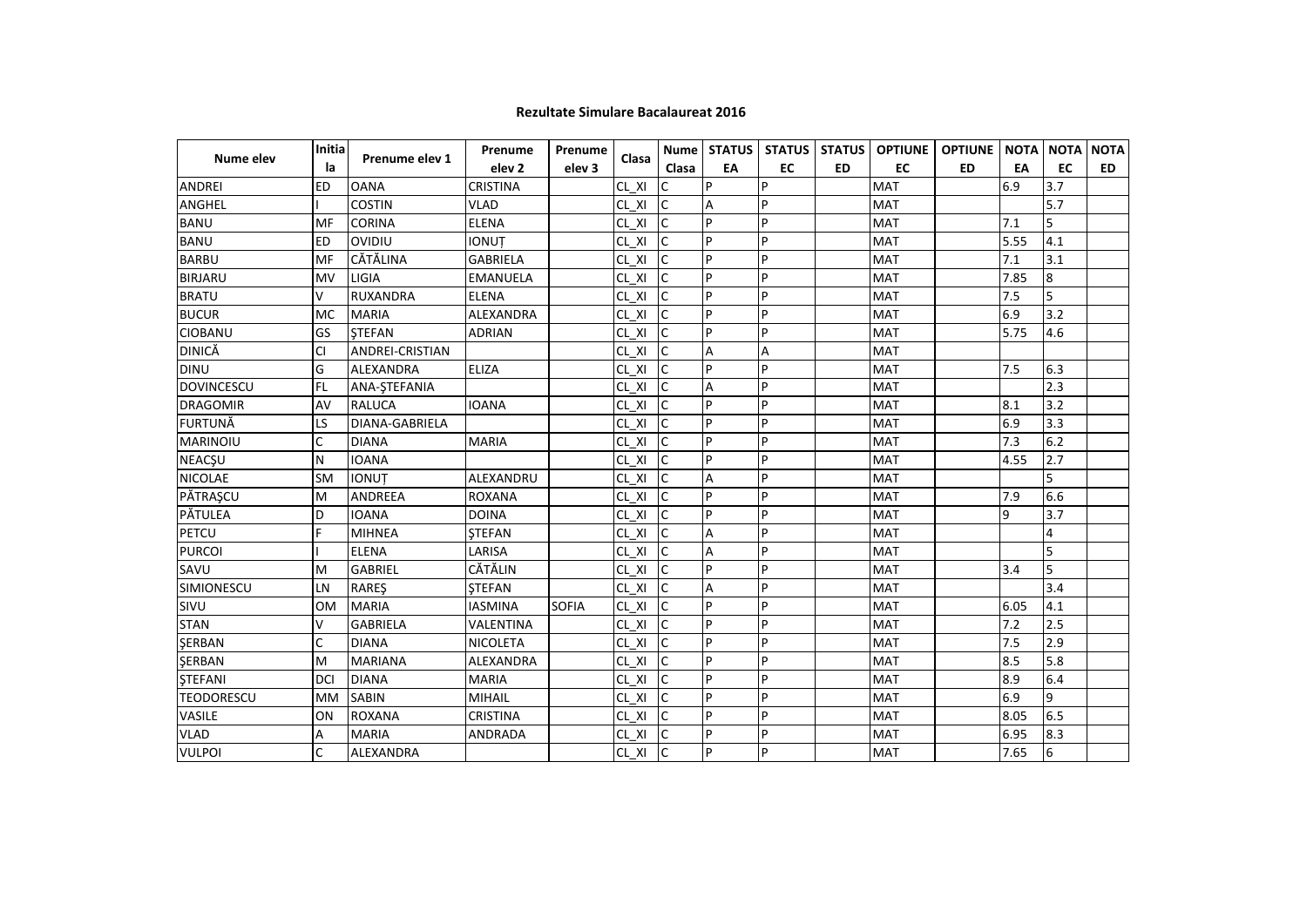|                   | <b>Initial</b> |                 | Prenume           | Prenume           |                 |           |                |           |           |            | Nume   STATUS   STATUS   STATUS   OPTIUNE   OPTIUNE   NOTA   NOTA |     |          | <b>NOTA</b> |
|-------------------|----------------|-----------------|-------------------|-------------------|-----------------|-----------|----------------|-----------|-----------|------------|-------------------------------------------------------------------|-----|----------|-------------|
| Nume elev         | la             | Prenume elev 1  | elev <sub>2</sub> | elev <sub>3</sub> | Clasa           | Clasa     | EA             | <b>EC</b> | <b>ED</b> | EC         | <b>ED</b>                                                         | EA  | EC       | <b>ED</b>   |
| ALEXANDRU         |                | <b>VALENTIN</b> | <b>IONUT</b>      |                   | CL XI           | D         | P              | P         |           | <b>IST</b> |                                                                   | 6.1 | 6.5      |             |
| <b>BARBU</b>      |                | <b>MIHAELA</b>  | VALENTINA         |                   | CL XI           | ID.       |                | A         |           | <b>IST</b> |                                                                   | 8.2 |          |             |
| BĂLAŞA            | F              | <b>IRIS</b>     | <b>IOANA</b>      |                   | $CL \times I$ D |           | P              | A         |           | <b>IST</b> |                                                                   | 6.3 |          |             |
| <b>BORJOG</b>     | v              | ALEXANDRA       | PETRUTA           |                   | CL XI           | lD.       | P              | A         |           | <b>IST</b> |                                                                   | 6.9 |          |             |
| <b>BUCURA</b>     | $\mathsf{R}$   | CLAUDIA-MIHAELA |                   |                   | CL XI           | <b>ID</b> | A              | A         |           | <b>IST</b> |                                                                   |     |          |             |
| <b>BUTE</b>       | SN             | <b>IOANA</b>    | SORINA            |                   | CL XI           | D         | A              | A         |           | <b>IST</b> |                                                                   |     |          |             |
| <b>CHITULESCU</b> | т              | <b>ADELIN</b>   | LORIN             |                   | CL XI           | D         | $\overline{P}$ | P         |           | <b>IST</b> |                                                                   | 5.5 | 3.95     |             |
| CÎRTOJANU         | D              | ALEXANDRA       | <b>DIANA</b>      |                   | CL XI           | D         | P              | A         |           | <b>IST</b> |                                                                   | 9.3 |          |             |
| <b>DINU</b>       | C              | <b>ANDRA</b>    | <b>ELENA</b>      |                   | CL XI           | <b>D</b>  | P              | A         |           | <b>IST</b> |                                                                   | 6.2 |          |             |
| <b>DOBRICĂ</b>    | S              | <b>CRISTINA</b> | ANDREEA           |                   | CL XI           | <b>D</b>  | A              | A         |           | <b>IST</b> |                                                                   |     |          |             |
| <b>GEORGESCU</b>  | $\vee$         | <b>NICOLETA</b> | PETRUȚA           |                   | $CL_$ $XI_$     | İD        | P              | P         |           | <b>IST</b> |                                                                   | 6.4 | 5.75     |             |
| <b>GHENEA</b>     | M              | <b>MIRUNA</b>   | ANDREEA           |                   | $CL_$ $XI$      | ld        | P              | P         |           | <b>IST</b> |                                                                   | 6.4 | 6.8      |             |
| <b>IAMANDI</b>    |                | ANDREI          |                   |                   | $CL_$ $XI$      | lD.       | P              | P         |           | <b>IST</b> |                                                                   | 6.2 | 5.2      |             |
| LĂUTĂRESCU        | <b>NC</b>      | <b>NICOLETA</b> |                   |                   | $CL_$ $XI$      | D         | Α              | A         |           | <b>IST</b> |                                                                   |     |          |             |
| <b>MATACHE</b>    |                | <b>MONICA</b>   | <b>STEFANIA</b>   |                   | CL XI           | lD.       | P              | P         |           | <b>IST</b> |                                                                   | 6.7 | 5        |             |
| <b>MATEI</b>      | IS             | <b>CORNEL</b>   | ANDREI            |                   | CL XI           | İD        | P              | A         |           | <b>IST</b> |                                                                   | 6.6 |          |             |
| <b>MITROIU</b>    | E              | <b>IONUT</b>    | <b>EUGEN</b>      |                   | CL XI           | İD        | P              | P         |           | <b>IST</b> |                                                                   | 6.1 | 7.9      |             |
| MÎINEA            | <b>MC</b>      | <b>VERONICA</b> | <b>EVELINA</b>    |                   | CL XI           | ld.       | A              | A         |           | <b>IST</b> |                                                                   |     |          |             |
| NEDELCU           | $\vee$         | <b>ALBERT</b>   | <b>CRISTIAN</b>   |                   | CL XI           | ID.       | <b>P</b>       | P         |           | <b>IST</b> |                                                                   | 6.1 | 3.7      |             |
| NIȚĂ              | <b>GHD</b>     | <b>MARIA</b>    | <b>TEODORA</b>    |                   | CL XI           | İD        | P              | P         |           | <b>IST</b> |                                                                   | 7.1 | 4.65     |             |
| PĂUN              | C              | <b>DRAGOS</b>   | <b>IONUT</b>      |                   | CL XI           | ID.       | P              | P         |           | <b>IST</b> |                                                                   | 6.2 | 6.9      |             |
| <b>PETRE</b>      | D              | <b>BIANCA</b>   | <b>MARIA</b>      |                   | CL XI           | ID.       | P              | P         |           | <b>IST</b> |                                                                   | 7.6 | 6.85     |             |
| <b>PETRE</b>      | T              | <b>TEODORA</b>  | <b>MARIANA</b>    |                   | CL XI           | ID.       | P              | A         |           | <b>IST</b> |                                                                   | 7.4 |          |             |
| PETRESCU          | PF             | <b>EUGEN</b>    |                   |                   | CL XI           | ID        | P              | A         |           | <b>IST</b> |                                                                   | 5   |          |             |
| <b>POPA</b>       | C              | <b>DIANA</b>    | ANA               | <b>MARIA</b>      | $CL_$ $XI_$     | ID        | А              | A         |           | <b>IST</b> |                                                                   |     | $\Omega$ |             |
| <b>POPA</b>       | S              | <b>DIANA</b>    | ELENA             |                   | CL XI           | ID        | P              | P         |           | <b>IST</b> |                                                                   | 9   | 5.4      |             |
| <b>POROJAN</b>    | VI             | <b>TEODOR</b>   | <b>GABRIEL</b>    |                   | CL XI           | ID        | P              | A         |           | <b>IST</b> |                                                                   | 5.6 |          |             |
| RADU              | N              | <b>ALEXA</b>    | <b>CORINA</b>     |                   | CL XI           | In        | P              | A         |           | <b>IST</b> |                                                                   | 7.4 |          |             |
| SANDA             | v              | <b>RALUCA</b>   | <b>ELENA</b>      |                   | CL XI           | ID.       | P              | A         |           | <b>IST</b> |                                                                   | 8.4 |          |             |
| TĂNASE            | <b>CM</b>      | ANDRADA         | <b>ELENA</b>      |                   | CL XI           | ١D        | P              | P         |           | <b>IST</b> |                                                                   | 6.8 | 3.95     |             |
| TIȚA              | V              | ANA             | <b>MARIA</b>      | <b>BIANCA</b>     | CL XI           | D         | P              | P         |           | <b>IST</b> |                                                                   | 6.4 | 6.1      |             |
| <b>TRIFU</b>      | P              | <b>ANDREEA</b>  |                   |                   | CL XI           | D         | P              | p         |           | <b>IST</b> |                                                                   | 6.4 | 4.65     |             |
| <b>TUDORACHE</b>  | O              | <b>MONA</b>     | MIHAELA           |                   | CL XI           | ID        | P              | A         |           | <b>IST</b> |                                                                   | 7.1 |          |             |
| TÎNCU             |                | <b>IOAN</b>     | ALEXANDRU         |                   | CL XI           | <b>ID</b> | P              | P         |           | <b>IST</b> |                                                                   | 6.4 | 2.9      |             |
| VĂDUVA            | PE             | <b>IOAN</b>     | ALEXANDRU         |                   | CL XI           | ID.       | P              | P         |           | <b>IST</b> |                                                                   | 5.9 | 3.1      |             |
| <b>VENETE</b>     | C              | ALEXANDRA       | <b>IRINA</b>      |                   | CL XI D         |           | $\overline{P}$ | A         |           | <b>IST</b> |                                                                   | 7.9 |          |             |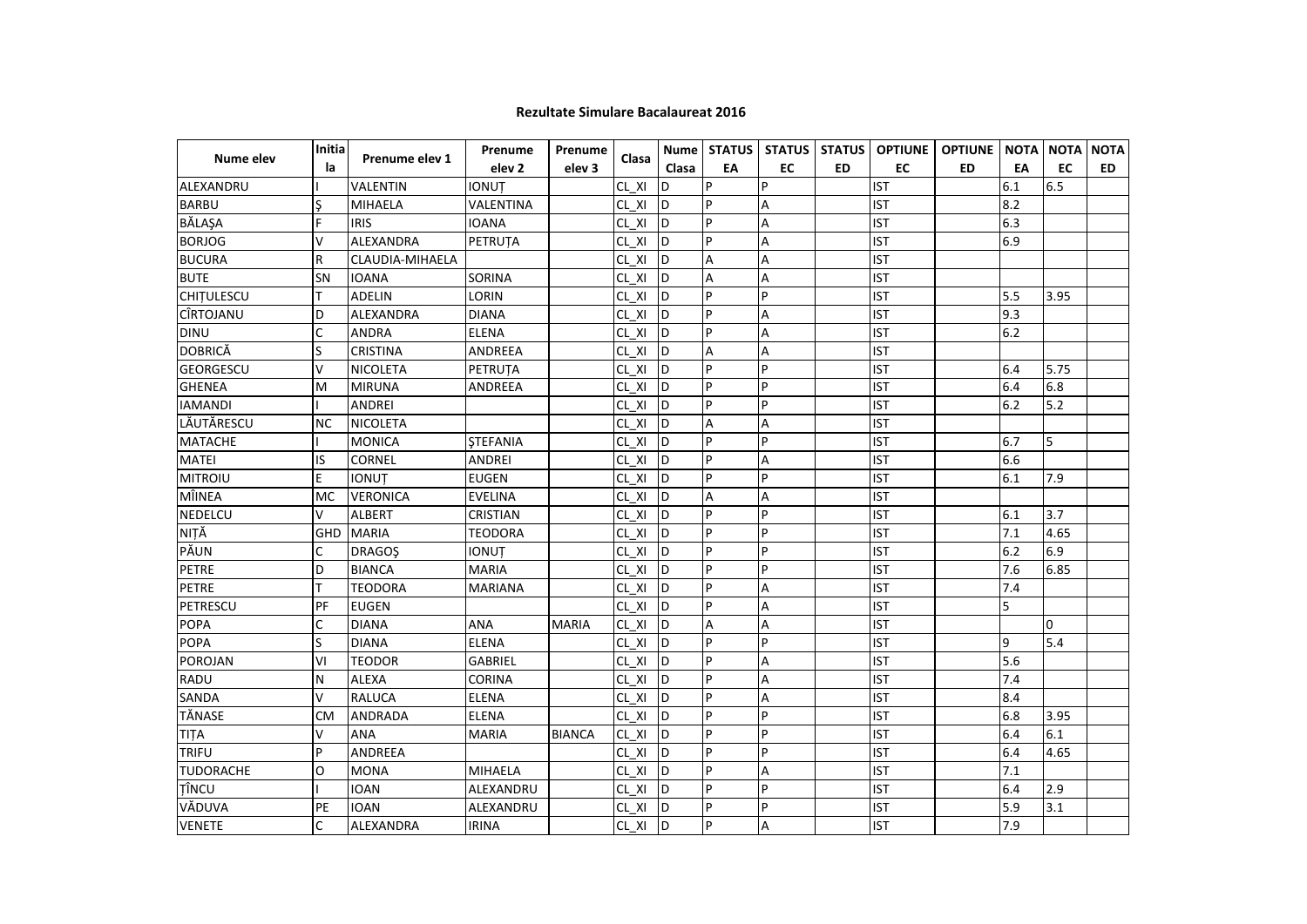| Nume elev         | Initia    | Prenume elev 1    | Prenume           | Prenume      | Clasa      |           |    |                |           |            | Nume   STATUS   STATUS   STATUS   OPTIUNE   OPTIUNE   NOTA   NOTA |     |                 | <b>NOTA</b> |
|-------------------|-----------|-------------------|-------------------|--------------|------------|-----------|----|----------------|-----------|------------|-------------------------------------------------------------------|-----|-----------------|-------------|
|                   | la        |                   | elev <sub>2</sub> | elev 3       |            | Clasa     | EA | EC             | <b>ED</b> | EC         | <b>ED</b>                                                         | EA  | EC              | <b>ED</b>   |
| <b>ANTOHI</b>     |           | <b>ANDREEA</b>    |                   |              | CL XI      | IE.       | P  | P              |           | <b>IST</b> |                                                                   | 5.8 | 5.1             |             |
| <b>BĂRBOI</b>     |           | <b>ROXANA</b>     | <b>IOANA</b>      |              | CL XI      | IE.       | A  | A              |           | <b>IST</b> |                                                                   |     |                 |             |
| <b>BENGA</b>      |           | <b>IULIA</b>      | <b>ELENA</b>      |              | CL XI      | E         | P  | $\overline{A}$ |           | <b>IST</b> |                                                                   | 5.9 |                 |             |
| BRÎNZARU-SOCEANU  | TD        | ALEXANDRU         | <b>NICOLAE</b>    |              | CL XI      | IE.       | А  | A              |           | <b>IST</b> |                                                                   |     |                 |             |
| <b>BURZ</b>       |           | <b>GHN CODRIN</b> | <b>GEORGIAN</b>   |              | CL XI      | IE.       | Α  | A              |           | <b>IST</b> |                                                                   |     |                 |             |
| <b>CHITESCU</b>   | <b>CF</b> | <b>CRISTIANA</b>  | <b>ALISIA</b>     |              | CL XI      | E         | Α  | P              |           | <b>IST</b> |                                                                   |     | 6.1             |             |
| COANDĂ            | HG        | <b>ANA</b>        | <b>CRISTIANA</b>  |              | $CL_$ $XI$ | ΙE        | P  | P              |           | <b>IST</b> |                                                                   | 5.4 | 6.7             |             |
| <b>CONSTANTIN</b> | V         | <b>BEATRICE</b>   | <b>GABRIELA</b>   |              | CL XI      | <b>IE</b> | P  | A              |           | <b>IST</b> |                                                                   | 6.1 |                 |             |
| <b>CONSTANTIN</b> | G         | <b>STEFANIA</b>   |                   |              | CL XI      | E         | Α  | А              |           | <b>IST</b> |                                                                   |     |                 |             |
| <b>DAN</b>        | IL        | ANDREEA           | <b>MARIA</b>      |              | CL XI      | IE.       | P  | А              |           | <b>IST</b> |                                                                   | 6.3 |                 |             |
| <b>DIC</b>        | DA        | <b>KARINA</b>     | <b>MARIA</b>      |              | CL XI      | IE.       | P  | A              |           | <b>IST</b> |                                                                   | 8   |                 |             |
| <b>DIMA</b>       | M         | <b>ELENA</b>      | <b>IZABELA</b>    |              | CL XI      | IE.       | P  | P              |           | <b>IST</b> |                                                                   | 7.8 | 9.5             |             |
| <b>DOBRE</b>      | D         | <b>GABRIELA</b>   | <b>BEATRICE</b>   |              | CL XI      | ΙE        | P  | P              |           | <b>IST</b> |                                                                   | 6.2 | 8.25            |             |
| <b>FLOAREA</b>    | A         | <b>ALEXANDRA</b>  | <b>DIANDRA</b>    |              | CL XI      | IE.       | Α  | A              |           | <b>IST</b> |                                                                   |     |                 |             |
| <b>GORAN</b>      | GS        | <b>ELENA</b>      | <b>DENISA</b>     |              | CL XI      | IE.       | P  | A              |           | <b>IST</b> |                                                                   | 7.8 |                 |             |
| <b>GRIGORE</b>    | M         | <b>BEATRICE</b>   | <b>MARIA</b>      |              | CL XI      | IE.       | P  | P              |           | <b>IST</b> |                                                                   | 6.7 | 10              |             |
| HOTINCEANU        | AM        | <b>ANAMARIA</b>   |                   |              | CL XI      | IE.       | Α  | А              |           | <b>IST</b> |                                                                   |     |                 |             |
| <b>IOANA</b>      |           | <b>OZANA</b>      | <b>CRISTINA</b>   |              | CL XI      | E         | P  | P              |           | <b>IST</b> |                                                                   | 6.8 | 8.1             |             |
| LATEA             |           | <b>ELENA</b>      | ANIELA            |              | CL XI      | <b>IE</b> | P  | P              |           | <b>IST</b> |                                                                   | 6.7 | 5.7             |             |
| LIȚĂ              | S         | <b>MARIA</b>      | <b>ELIZA</b>      |              | CL XI      | IE        | P  | P              |           | <b>IST</b> |                                                                   | 6.8 | 10              |             |
| <b>MANEA</b>      | <b>RC</b> | <b>MIHAELA</b>    | CĂTĂLINA          |              | CL XI      | IE.       | P  | P              |           | <b>IST</b> |                                                                   | 8.8 | 8.8             |             |
| <b>MANOLESCU</b>  | IF        | <b>IULIA</b>      |                   |              | CL XI      | IE.       | A  | A              |           | <b>IST</b> |                                                                   |     |                 |             |
| <b>MARIA</b>      | GH        | <b>OANA</b>       | <b>THEODORA</b>   |              | CL XI      | IE.       | P  | P              |           | <b>IST</b> |                                                                   | 6   | 8.1             |             |
| MATEESCU          | IC        | <b>MARIA</b>      | ANDRADA           |              | CL XI      | IE.       | А  | А              |           | <b>IST</b> |                                                                   |     |                 |             |
| NICOLESCU         | EA        | <b>IOANA</b>      | <b>DENISA</b>     |              | CL XI      | ΙE        | P  | P              |           | <b>IST</b> |                                                                   | 6.6 | 6.4             |             |
| <b>PETRESCU</b>   | D         | <b>MARA</b>       |                   |              | CL XI      | IE        | P  | A              |           | <b>IST</b> |                                                                   | 6.1 |                 |             |
| <b>PLETEA</b>     | <b>CM</b> | <b>IOANA</b>      |                   |              | CL XI      | IE.       | Α  | A              |           | <b>IST</b> |                                                                   |     |                 |             |
| PREDUŞCĂ          | G         | <b>ALICE</b>      | ANA               | <b>MARIA</b> | $CL_$ $XI$ | E         | P  | P              |           | <b>IST</b> |                                                                   | 6.5 | 7.8             |             |
| <b>STEFAN</b>     | <b>SD</b> | ANDREEA           | <b>CRISTINA</b>   |              | CL XI      | IE.       | Α  | A              |           | <b>IST</b> |                                                                   |     |                 |             |
| <b>TUDOR</b>      |           | EGH TIANA         | <b>GEORGIANA</b>  |              | CL XI E    |           | P  | P              |           | <b>IST</b> |                                                                   | 6.1 | $8\phantom{.0}$ |             |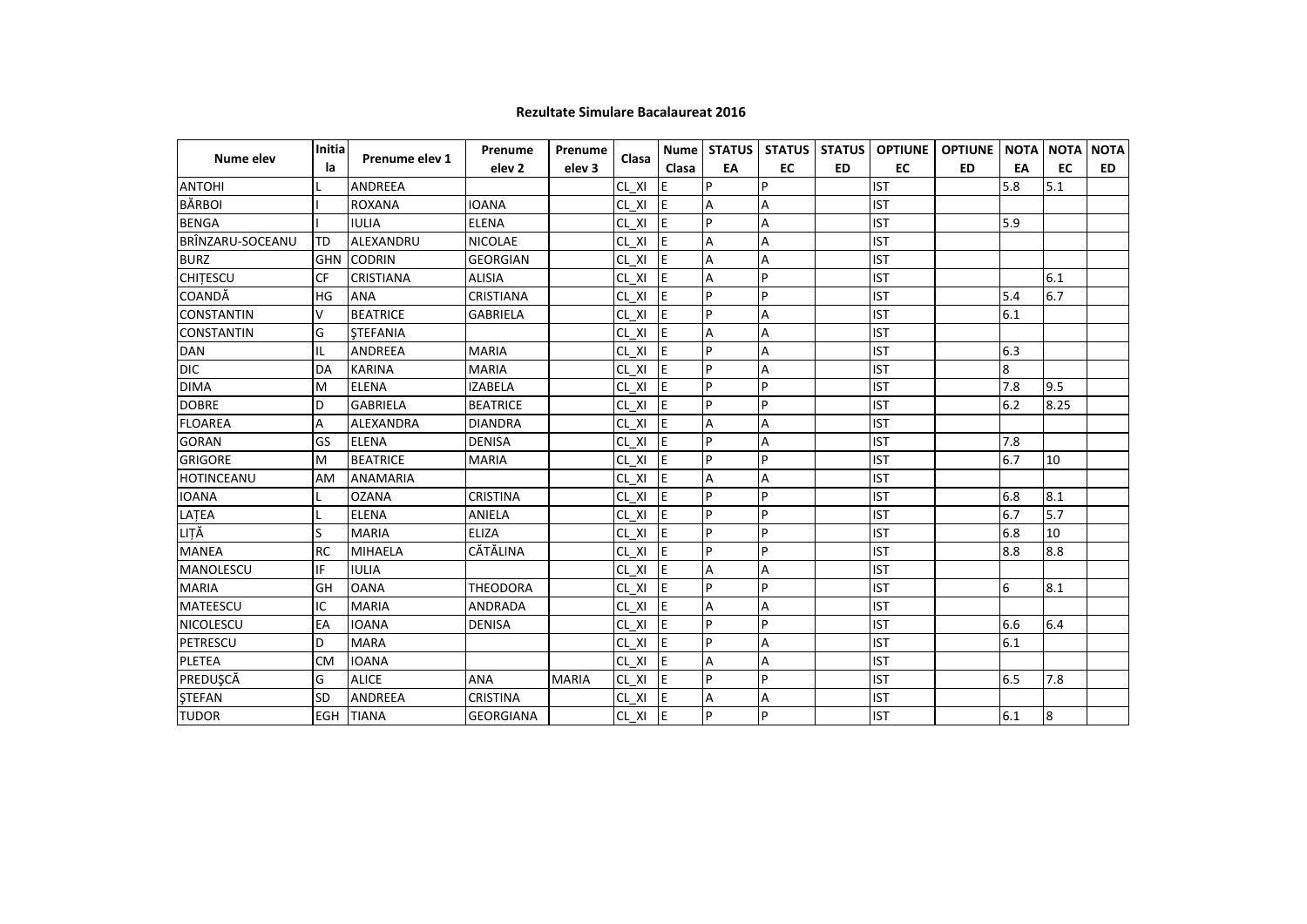|                       | <b>Initia</b> | Prenume elev 1    | Prenume           | Prenume |                 |           |          |           |           |            | Nume   STATUS   STATUS   STATUS   OPTIUNE   OPTIUNE   NOTA   NOTA |      |                | <b>NOTA</b> |
|-----------------------|---------------|-------------------|-------------------|---------|-----------------|-----------|----------|-----------|-----------|------------|-------------------------------------------------------------------|------|----------------|-------------|
| Nume elev             | la            |                   | elev <sub>2</sub> | elev 3  | Clasa           | Clasa     | EA       | <b>EC</b> | <b>ED</b> | EC         | <b>ED</b>                                                         | EA   | EC             | ED.         |
| <b>APOSTOL</b>        |               | <b>ANDREI</b>     |                   |         | CL XI           |           | <b>P</b> | l p       |           | <b>IST</b> |                                                                   | 5.6  | 4.5            |             |
| <b>BARBU</b>          | M             | <b>MARIA</b>      | ANDREEA           |         | CL XI F         |           | p        | P         |           | <b>IST</b> |                                                                   | 6    | 6.2            |             |
| <b>BONDILĂ</b>        | E             | <b>IOAN</b>       | <b>BENIAMIN</b>   |         | CL XI F         |           | p        | P         |           | <b>IST</b> |                                                                   | 4.75 | 5.15           |             |
| <b>CIOCAN</b>         | v             | <b>ANA</b>        | <b>MARIA</b>      | ANDREEA | CL XI F         |           | P        | P         |           | <b>IST</b> |                                                                   | 6.8  | 9              |             |
| <b>CÎRSTEA</b>        | GH            | <b>GHEORGHE</b>   | <b>EMANUEL</b>    |         | CL XI           | I۴        | P        | P         |           | <b>IST</b> |                                                                   | 5    | 7.5            |             |
| <b>CONSTANTINESCU</b> |               | <b>CORINA</b>     | <b>ELENA</b>      |         | CL XI           | IF        | P        | P         |           | <b>IST</b> |                                                                   | 6.1  | 7.4            |             |
| <b>CRISTACHE</b>      | G             | <b>EVA</b>        |                   |         | $CL \times I$ F |           | P        | P         |           | <b>IST</b> |                                                                   | 6    | 6.6            |             |
| <b>CRISTEA</b>        | DN            | <b>LUCIANA</b>    | <b>ROBERTA</b>    |         | CL XI F         |           | p        | P         |           | <b>IST</b> |                                                                   | 5.7  | 6              |             |
| <b>CROITORU</b>       | R             | <b>ALIN</b>       | ALEXANDRU         |         | $CL XI$ F       |           | P        | P         |           | <b>IST</b> |                                                                   | 5.4  | 6.5            |             |
| <b>ENACHE</b>         | GH            | <b>CRISTINA</b>   | <b>ELENA</b>      |         | CL XI           | lF.       | P        | P         |           | <b>IST</b> |                                                                   | 6    | 6.1            |             |
| <b>ENE</b>            | Ш             | <b>IONELA</b>     | VALERIA           |         | CL XI           | lF.       | P        | P         |           | <b>IST</b> |                                                                   | 5.4  | 5.4            |             |
| EREMIA                | <b>BM</b>     | <b>ANA</b>        |                   |         | CL XI           | IF.       | P        | P         |           | <b>IST</b> |                                                                   | 5    | $\overline{7}$ |             |
| FRĂȚILĂ               | IС            | <b>MEDEEA</b>     | <b>MARIA</b>      |         | CL XI           |           | p        | P         |           | <b>IST</b> |                                                                   | 5.3  | 3.9            |             |
| <b>FURNICĂ</b>        | M             | <b>GEORGE</b>     | ALEXANDRU         |         | CL XI           | -lF       | P        | P         |           | <b>IST</b> |                                                                   | 6.1  | $\overline{7}$ |             |
| <b>IONESCU</b>        | C             | <b>CLAUDIU</b>    | <b>CRISTIAN</b>   |         | CL XI           | IF.       | p        | P         |           | <b>IST</b> |                                                                   | 5.9  | 6.6            |             |
| <b>ISPAS</b>          | VN            | <b>CĂTĂLINA</b>   | <b>GEORGIANA</b>  |         | CL XI           | IF.       | P        | P         |           | <b>IST</b> |                                                                   | 6.3  | 3.6            |             |
| <b>MIHAI</b>          | D             | <b>ADRIAN</b>     |                   |         | $CL XI$ F       |           | P        | P         |           | <b>IST</b> |                                                                   | 5    | 4              |             |
| <b>MIHAI</b>          | V             | <b>RALUCA</b>     | <b>CERASELA</b>   |         | CL XI           | <b>IF</b> | P        | P         |           | <b>IST</b> |                                                                   | 5.9  | 8.75           |             |
| <b>NEAGU</b>          | G             | ALEXANDRA         | <b>GABRIELA</b>   |         | CL XI           | IF.       | P        | P         |           | <b>IST</b> |                                                                   | 5.5  | 4.4            |             |
| <b>NICA</b>           | м             | <b>STEFANIA</b>   | <b>MARINA</b>     |         | CL XI           | IF.       | P        | P         |           | <b>IST</b> |                                                                   | 4.4  | 4.6            |             |
| <b>NICOLAE</b>        | D             | <b>ANDREEA</b>    | <b>BIANCA</b>     |         | CL XI           | F         | P        | P         |           | <b>IST</b> |                                                                   | 5    | 5.5            |             |
| NIȚĂ                  |               | <b>FLORENTINA</b> | <b>CĂTĂLINA</b>   |         | CL XI           | IF.       | P        | P         |           | <b>IST</b> |                                                                   | 6.3  | 5              |             |
| <b>OPREA</b>          | А             | <b>ELLA</b>       | <b>ANAMARIA</b>   |         | CL XI           |           | p        | P         |           | <b>IST</b> |                                                                   | 8.7  | 8              |             |
| <b>OPREA</b>          | C             | <b>IOANA</b>      | <b>ALINA</b>      |         | CL XI           | IF        | P        | P         |           | <b>IST</b> |                                                                   | 5.7  | 6.35           |             |
| <b>SAFCIU</b>         | M             | <b>ANA</b>        | <b>MARIA</b>      |         | CL XI           | F         | p        | P         |           | <b>IST</b> |                                                                   | 6.3  | 5.55           |             |
| SANDU                 |               | <b>ANDREEA</b>    | MĂDĂLINA          |         | CL XI           | IF.       | P        | P         |           | <b>IST</b> |                                                                   | 5.9  | 4.1            |             |
| SAVU                  |               | <b>ANCUTA</b>     | <b>ELENA</b>      |         | $CL XI$ F       |           | P        | A         |           | <b>IST</b> |                                                                   | 5.4  |                |             |
| <b>STOIAN</b>         | v             | <b>VASILE</b>     | <b>VICTOR</b>     |         | CL XI           | <b>IF</b> | P        | P         |           | <b>IST</b> |                                                                   | 7.3  | 8.05           |             |
| SETREANU              | т             | <b>EMIL</b>       | SEBASTIAN         |         | CL XI           | IF.       | P        | P         |           | <b>IST</b> |                                                                   | 5.15 | 4.3            |             |
| <b>TOMA</b>           | v             | VANESSA           | SĂNDICA           |         | $CL_$ $XI_$     | IF.       | p        | P         |           | <b>IST</b> |                                                                   | 6.4  | 6.75           |             |
| <b>TRANDAFIR</b>      | C             | <b>CRISTINA</b>   | <b>ŞTEFANIA</b>   |         | CL XI           | lF.       | P        | P         |           | <b>IST</b> |                                                                   | 8    | 8              |             |
| <b>VISAN</b>          | G             | <b>OANA</b>       | <b>GABRIELA</b>   |         | $CL_XI_F$       |           | P        | P         |           | <b>IST</b> |                                                                   | 6.7  | 8.5            |             |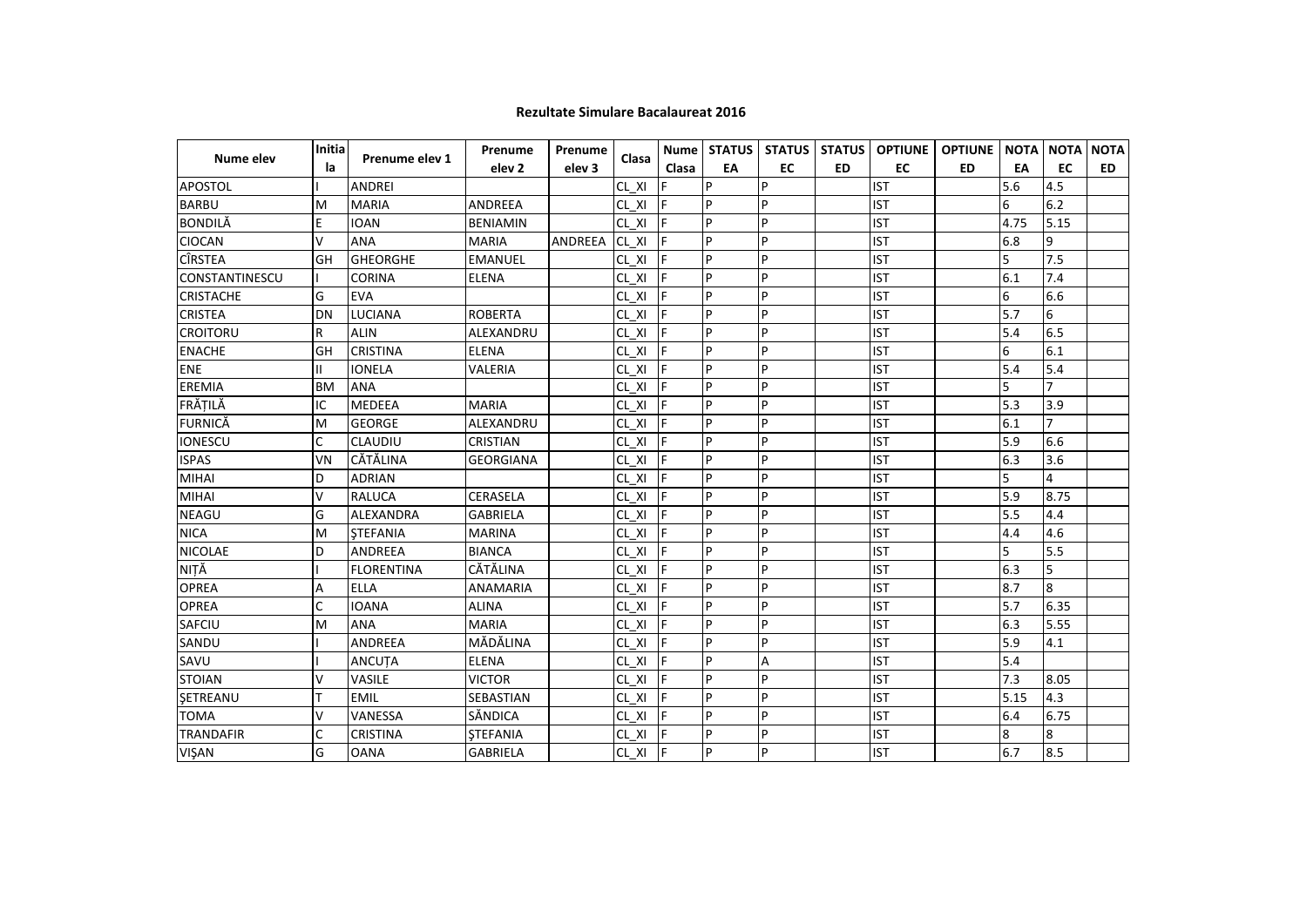|                            | <b>Initial</b> |                  | Prenume                | Prenume           |             |       |    |           |           |            | Nume   STATUS   STATUS   STATUS   OPTIUNE   OPTIUNE   NOTA   NOTA |     |     | <b>NOTA</b> |
|----------------------------|----------------|------------------|------------------------|-------------------|-------------|-------|----|-----------|-----------|------------|-------------------------------------------------------------------|-----|-----|-------------|
| Nume elev                  | la             | Prenume elev 1   | elev <sub>2</sub>      | elev <sub>3</sub> | Clasa       | Clasa | EA | <b>EC</b> | <b>ED</b> | <b>EC</b>  | <b>ED</b>                                                         | EA  | EC  | ED.         |
| APOSTOLESCU                | GH             | <b>ELENA</b>     | <b>CRISTIANA</b>       |                   | CL XI       | G     | P  | P         |           | <b>MAT</b> |                                                                   | 9.1 | 6.5 |             |
| <b>ASINEL</b>              | <b>GM</b>      | <b>ARINA</b>     | ALEXANDRA              |                   | CL XI       | IG    | A  | P         |           | <b>MAT</b> |                                                                   |     | 5.2 |             |
| BÎNGĂ                      | F              | ALEXANDRA        | <b>ELENA</b>           |                   | CL XI       | lG    | p  | P         |           | <b>MAT</b> |                                                                   | 8   | 2.9 |             |
| <b>BRÄTUCU</b>             | E              | ALBERTO-MIHAI    |                        |                   | CL XI       | G     | Α  | P         |           | <b>MAT</b> |                                                                   |     | 2.5 |             |
| <b>CINCĂ</b>               | <b>CR</b>      | <b>STEFANIA</b>  | <b>NICOLE</b>          |                   | CL XI       | G     | P  | P         |           | <b>MAT</b> |                                                                   | 6.8 | 5   |             |
| <b>COMAN</b>               | C              | ALEXANDRA        | <b>IOANA</b>           |                   | $CL_$ $XI_$ | G     | P  | P         |           | <b>MAT</b> |                                                                   | 8.3 | 7.7 |             |
| <b>CONSTANTIN</b>          | v              | <b>NICOLAE</b>   | DANIEL                 |                   | CL XI       | IG    | P  | P         |           | <b>MAT</b> |                                                                   | 8.5 | 3.1 |             |
| <b>COSMAN</b>              |                | ANDRADA          | <b>STEFANIA</b>        |                   | CL XI       | lG    | p  | P         |           | <b>MAT</b> |                                                                   | 7.2 | 8.1 |             |
| <b>CRĂCIUN</b>             | C              | CĂTĂLINA         | <b>IOANA</b>           |                   | CL XI       | lG    | P  | P         |           | <b>MAT</b> |                                                                   |     | 4.5 |             |
| <b>DIACONU</b>             | M              | <b>ANDREEA</b>   | <b>CRISTINA</b>        |                   | $CL_$ $XI$  | G     | P  | P         |           | <b>MAT</b> |                                                                   | 8.2 | 7.2 |             |
| <b>DINCĂ</b>               | LG             | <b>MIRCEA</b>    | ALEXANDRU              |                   | CL XI       | G     | P  | P         |           | <b>MAT</b> |                                                                   | 5.7 | 4.3 |             |
| <b>DUMITRESCU</b>          | G              | <b>ALINA</b>     | <b>DENISA</b>          |                   | CL XI       | lG    | A  | P         |           | <b>MAT</b> |                                                                   |     | 5.3 |             |
| <b>EREMIA</b>              | А              | <b>TEODORA</b>   | <b><i>STEFANIA</i></b> |                   | CL XI       | G     | A  | P         |           | <b>MAT</b> |                                                                   |     | 5   |             |
| <b>GHEORGHILAS</b>         | G              | ADELINA          | <b>GABRIELA</b>        |                   | CL XI       | G     | А  | P         |           | <b>MAT</b> |                                                                   |     | 6.1 |             |
| <b>GONDOR</b>              | D              | <b>THEODORA</b>  |                        |                   | CL XI       | G     | A  | P         |           | <b>MAT</b> |                                                                   |     | 5.2 |             |
| <b>ILIE-CONSTANTINESCU</b> | ER             | ALEXANDRU        |                        |                   | CL XI       | G     | P  | P         |           | <b>MAT</b> |                                                                   | 5.3 | 4   |             |
| <b>IOSIF</b>               | LC             | OVIDIU-ALEXANDRU |                        |                   | CL XI       | lG    | A  | P         |           | <b>MAT</b> |                                                                   |     | 2.3 |             |
| <b>JOITA</b>               | GH             | <b>MARIA</b>     | <b>CRISTINA</b>        |                   | CL XI       | lG    | P  | P         |           | <b>MAT</b> |                                                                   | 8.3 | 6.1 |             |
| MIERLOIU                   | GH             | <b>ANCA</b>      | LAURA                  |                   | CL XI       | G     | А  | P         |           | <b>MAT</b> |                                                                   |     | 4.7 |             |
| <b>MIHAI</b>               | A              | <b>ALEXANDRA</b> |                        |                   | CL XI       | G     | P  | P         |           | <b>MAT</b> |                                                                   | 8.2 | 7.7 |             |
| <b>MOISE</b>               | <b>FC</b>      | ADELINA          | ALEXANDRA              |                   | $CL_$ $XI$  | G     | P  | P         |           | <b>MAT</b> |                                                                   | 8.4 | 6.3 |             |
| <b>NICOLAE</b>             | E.             | <b>ANDRUTA</b>   | <b>GABRIELA</b>        |                   | CL XI       | G     | P  | P         |           | <b>MAT</b> |                                                                   | 8   | 6.8 |             |
| <b>NITU</b>                | M              | <b>CRISTINA</b>  | <b>ANA</b>             | <b>MARIA</b>      | CL XI       | G     | p  | P         |           | <b>MAT</b> |                                                                   | 9   | 8.1 |             |
| PĂRĂLUȚĂ                   | CG             | <b>ANDREI</b>    | <b>THEODOR</b>         |                   | CL XI       | G     | P  | P         |           | <b>MAT</b> |                                                                   | 6.3 | 4.6 |             |
| PICIORANG                  | EO             | <b>ESTERA</b>    | <b>SABINA</b>          |                   | CL XI       | G     | p  | P         |           | <b>MAT</b> |                                                                   | 7.5 | 6.9 |             |
| <b>POPESCU</b>             | DF             | <b>ANDREEA</b>   | <b>GABRIELA</b>        |                   | CL XI       | G     | P  | P         |           | <b>MAT</b> |                                                                   | 7.9 | 7.9 |             |
| <b>POPESCU</b>             | C              | <b>NARCIS</b>    | <b>LUCIAN</b>          |                   | CL XI       | lG    | P  | P         |           | <b>MAT</b> |                                                                   | 6   | 4.6 |             |
| SOARE                      | P              | <b>AUREL</b>     | <b>BOGDAN</b>          |                   | CL XI       | lG    | A  | P         |           | <b>MAT</b> |                                                                   |     | 5.9 |             |
| ŞĂULEAN                    | A              | <b>ANDREI</b>    | <b>CRISTIAN</b>        |                   | CL XI       | G     | P  | P         |           | <b>MAT</b> |                                                                   | 5.5 | 7.7 |             |
| ŞUȚA                       | N              | <b>ELENA</b>     | <b>SIMONA</b>          |                   | CL XI       | G     | p  | P         |           | <b>MAT</b> |                                                                   | 8.5 | 4.6 |             |
| <b>VIDROIU</b>             | IB             | <b>IONUT</b>     | RĂZVAN                 |                   | CL XI       | lG    | P  | P         |           | <b>MAT</b> |                                                                   | 5.5 | 5.9 |             |
| ZĂRNESCU                   | МC             | ANDREEA          | <b>GEORGIANA</b>       |                   | $CL XI$ G   |       | A  | P         |           | <b>MAT</b> |                                                                   |     | 5.1 |             |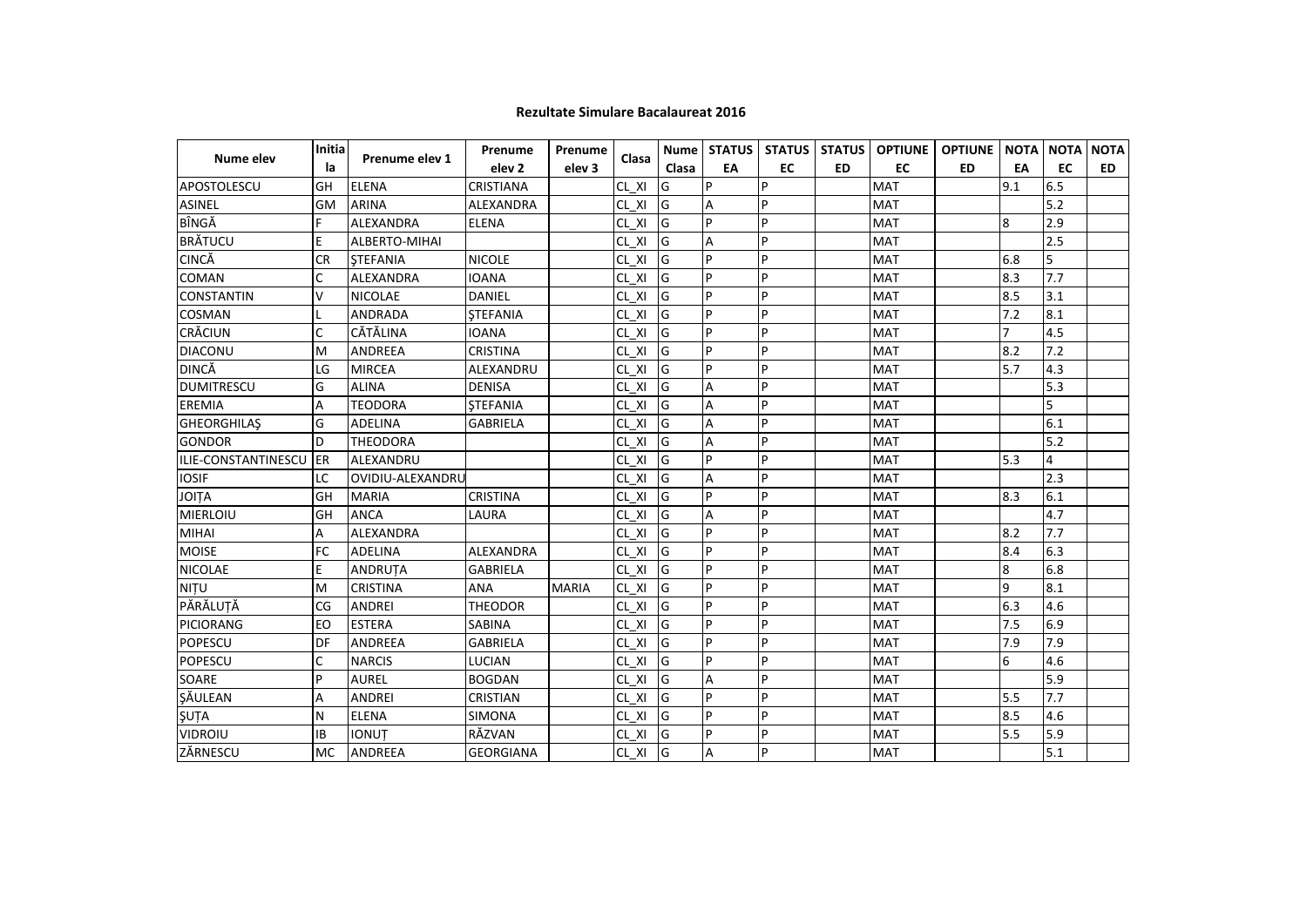| Nume elev         | <b>Initia</b> | Prenume elev 1  | Prenume           | Prenume           | Clasa       | <b>Nume</b> | <b>STATUS</b> | <b>STATUS</b> | <b>STATUS</b>  | <b>OPTIUNE</b> | <b>OPTIUNE</b> | <b>NOTA</b> | <b>NOTA</b> | <b>NOTA</b> |
|-------------------|---------------|-----------------|-------------------|-------------------|-------------|-------------|---------------|---------------|----------------|----------------|----------------|-------------|-------------|-------------|
|                   | la            |                 | elev <sub>2</sub> | elev <sub>3</sub> |             | Clasa       | EA            | EC            | <b>ED</b>      | EC             | ED             | EA          | EC          | ED          |
| ALEXANDRU         |               | <b>EMIL</b>     | <b>ADRIAN</b>     |                   | CL XII      | ΙA          | P             | D             | D              | <b>MAT</b>     | <b>INF</b>     | 8           | 5.7         | 6.1         |
| <b>ATANASIU</b>   | <b>OM</b>     | <b>ANDREEA</b>  | <b>MARIA</b>      |                   | CL_XII      | <b>IA</b>   | P             | p             | P              | <b>MAT</b>     | <b>FIZ</b>     | 6.6         | 9.4         | 7.5         |
| <b>AVRAM</b>      | <b>CL</b>     | <b>ANDREI</b>   | <b>CRISTIAN</b>   |                   | CL XII      | ΙA          | P             | p             | D              | <b>MAT</b>     | <b>FIZ</b>     | 9.5         | 8.5         | 7.4         |
| <b>BURCEA</b>     | DG            | <b>JOHAN</b>    | <b>LUCIAN</b>     |                   | CL_XII A    |             | P             | P             | P              | <b>MAT</b>     | <b>FIZ</b>     | 6.4         | 7.5         | 7.7         |
| <b>CRISTEA</b>    | D             | <b>ADRIAN</b>   | PETRU             |                   | CL_XII A    |             | P             | P             | P              | <b>MAT</b>     | <b>FIZ</b>     | 9.6         | 9           | 8.4         |
| DĂUŞ              | PF            | LUANA           |                   |                   | CL_XII A    |             | P             | D             | P              | <b>MAT</b>     | <b>CHI</b>     | 9.1         | 9.2         | 9.7         |
| <b>DINA</b>       | Α             | <b>ANDREEA</b>  | <b>BEATRICE</b>   |                   | CL XII      | <b>IA</b>   | P             | p             | D              | <b>MAT</b>     | <b>BIO</b>     | 8.2         | 5.8         | 9.8         |
| DINCĂ             | C             | <b>MARIA</b>    | <b>TEODORA</b>    |                   | CL_XII A    |             | A             | P             | Þ              | <b>MAT</b>     | <b>BIO</b>     |             | 7.7         | 10          |
| DUMBRAVĂ          | <b>MS</b>     | SORINA          | <b>MIHAELA</b>    |                   | CL_XII      | <b>IA</b>   | P             | P             | A              | <b>MAT</b>     | <b>BIO</b>     | 8.3         | 9.6         |             |
| <b>DUMITRU</b>    |               | <b>DIANA</b>    | <b>IOANA</b>      |                   | $CL_$ $XII$ | <b>IA</b>   | P             | P             | P              | <b>MAT</b>     | <b>FIZ</b>     | 6.3         | 9.3         | 6.8         |
| <b>GHERGHESCU</b> | C             | <b>ANDREI</b>   |                   |                   | $CL_$ $XII$ | <b>IA</b>   | P             | P             | P              | <b>MAT</b>     | <b>BIO</b>     | 8.4         | 7.8         | 5.9         |
| <b>GROZAVU</b>    | IG            | <b>ANDRA</b>    |                   |                   | CL XII      | <b>IA</b>   | P             | D             | D              | <b>MAT</b>     | <b>BIO</b>     | 9.3         | 9.6         | 8.2         |
| <b>JUGULETE</b>   | N             | <b>GEORGE</b>   | <b>ADRIAN</b>     |                   | $CL_$ $XII$ | <b>IA</b>   | P             | P             | D              | <b>MAT</b>     | <b>FIZ</b>     | 8.2         | 6           | 6.9         |
| LUPOIU            | <b>ME</b>     | <b>ANDREEA</b>  | <b>ANAMARIA</b>   |                   | CL XII      | IA          | P             | P             | $\overline{A}$ | <b>MAT</b>     | <b>CHI</b>     | 6.6         | 8.6         |             |
| OANĂ              | $\vee$        | <b>ANDRA</b>    | <b>MARIA</b>      |                   | $CL_$ $XII$ | ΙA          | P             | P             | P              | <b>MAT</b>     | <b>CHI</b>     | 6.6         | 8.1         | 9.65        |
| <b>OPREA</b>      | N             | <b>IONUT</b>    | <b>CIPRIAN</b>    |                   | CL XII      | <b>IA</b>   | P             | p             | D              | <b>MAT</b>     | <b>FIZ</b>     | 8.3         | 8.9         | 9           |
| <b>PETRE</b>      | F             | <b>OCTAVIAN</b> | <b>DANIEL</b>     |                   | CL XII A    |             | P             | p             | P              | <b>MAT</b>     | <b>FIZ</b>     | 6.2         | 9.8         | 8.3         |
| POȘCHINĂ          | GH            | <b>ADRIAN</b>   | <b>PETRE</b>      |                   | CL_XII A    |             | P             | <b>P</b>      | P              | <b>MAT</b>     | <b>INF</b>     | 5           | 5.4         | 6.1         |
| <b>PURICE</b>     |               | <b>CLAUDIU</b>  | <b>GEORGE</b>     |                   | CL_XII A    |             | P             | D             | D              | <b>MAT</b>     | <b>FIZ</b>     | 5.8         | 9.4         | 9.5         |
| <b>STROE</b>      | C             | ANA             | <b>TEODORA</b>    |                   | CL XII      | ΙA          | P             | P             | D              | <b>MAT</b>     | <b>FIZ</b>     | 5.7         | 8.1         | 6.6         |
| SERBAN            | N             | <b>ANA</b>      | <b>MARIA</b>      |                   | CL_XII A    |             | P             | P             | Þ              | <b>MAT</b>     | <b>BIO</b>     | 6.5         | 4.7         | 4.5         |
| <b>TUDORA</b>     |               | <b>ADRIAN</b>   |                   |                   | CL XII A    |             | P             | P             | Þ              | <b>MAT</b>     | <b>BIO</b>     | 8.5         | 6.4         | 5.8         |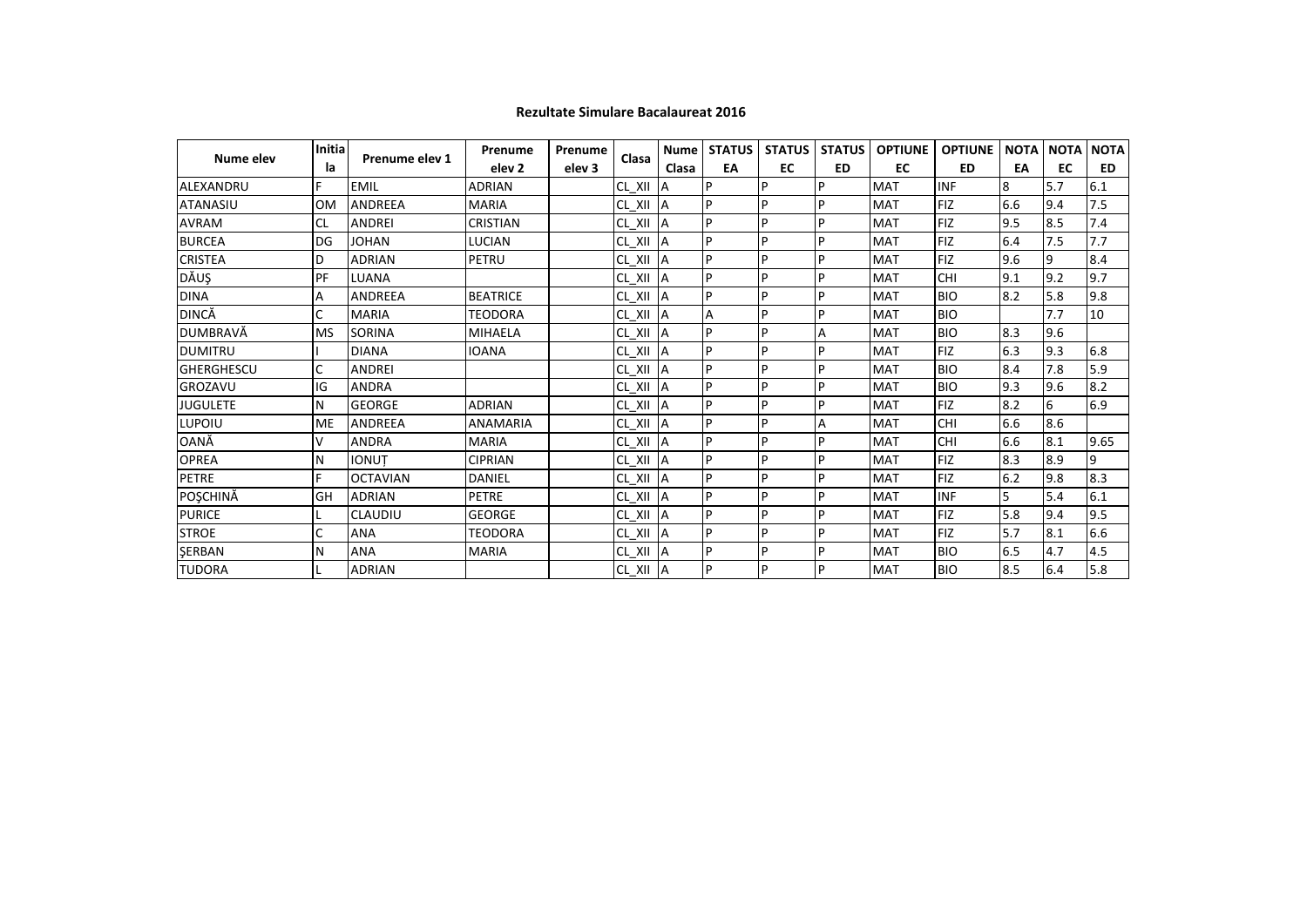| Nume elev         | Initia     | Prenume elev 1   | Prenume           | Prenume           | Clasa                  | <b>Nume</b> | <b>STATUS</b> | <b>STATUS</b> | <b>STATUS</b>  | <b>OPTIUNE</b> | <b>OPTIUNE</b> | <b>NOTA</b>      | <b>NOTA</b> | <b>NOTA</b> |
|-------------------|------------|------------------|-------------------|-------------------|------------------------|-------------|---------------|---------------|----------------|----------------|----------------|------------------|-------------|-------------|
|                   | la         |                  | elev <sub>2</sub> | elev <sub>3</sub> |                        | Clasa       | EA            | EC            | <b>ED</b>      | <b>EC</b>      | <b>ED</b>      | EA               | <b>EC</b>   | <b>ED</b>   |
| <b>ANDRONACHE</b> |            | <b>RICHARD</b>   | <b>GEORGIAN</b>   |                   | CL XII                 | <b>B</b>    | p             | P             | P              | <b>MAT</b>     | <b>FIZ</b>     | 6.6              | 7.8         | 7.7         |
| ANGELESCU         | VM         | <b>ALINA</b>     | <b>ANDREEA</b>    |                   | CL XII B               |             | A             | A             | A              | <b>MAT</b>     | <b>FIZ</b>     |                  |             |             |
| <b>ANICA</b>      | SS         | <b>BEATRICE</b>  | <b>ELENA</b>      |                   | $CL_$ $XII$ $B$        |             | p             | P             | $\overline{P}$ | <b>MAT</b>     | <b>BIO</b>     | 6.2              | 8           | 8           |
| <b>BADEA</b>      | MF         | <b>GEORGE</b>    | ALEXANDRU         |                   | CL XII                 | B           | P             | P             | P              | <b>MAT</b>     | <b>FIZ</b>     | $\boldsymbol{8}$ | 9.5         | 9.4         |
| BĂLĂȘOIU          | F          | <b>DENISA</b>    | <b>ELENA</b>      |                   | CL XII B               |             | P             | P             | P              | <b>MAT</b>     | <b>BIO</b>     | 5.1              | 5           | 6           |
| <b>BESCUCĂ</b>    | FP         | <b>MARILENA</b>  |                   |                   | $CL \times II$ B       |             | P             | P             | P              | <b>MAT</b>     | <b>INF</b>     | 9.5              | 10          | 9.75        |
| <b>CARACAS</b>    | <b>FEC</b> | <b>IULIA</b>     | <b>STEFANIA</b>   |                   | CL XII                 | B           | P             | P             | P              | <b>MAT</b>     | CHI            |                  | 5           | 7.4         |
| <b>COMAN</b>      | <b>NS</b>  | <b>DANIEL</b>    | VLĂDUȚ            |                   | CL XII B               |             | P             | P             | P              | <b>MAT</b>     | <b>FIZ</b>     | 9.4              | 7.2         | 9.1         |
| <b>CONSTANTIN</b> | <b>MD</b>  | <b>MARIA</b>     | <b>GABRIELA</b>   |                   | CL XII                 | <b>B</b>    | P             | Α             | Α              | <b>MAT</b>     | <b>BIO</b>     | 4.9              |             |             |
| <b>COSTEA</b>     | AF         | <b>IOANA</b>     | ALEXANDRA         |                   | CL_XII B               |             | P             | P             | P              | <b>MAT</b>     | <b>INF</b>     | 8.7              | 3.4         | 7.75        |
| <b>DUMITRU</b>    | OA         | <b>EMANUEL</b>   |                   |                   | $CL \quad XII \quad B$ |             | Α             | Α             | A              | <b>MAT</b>     | <b>FIZ</b>     |                  |             |             |
| <b>DUMITRU</b>    | C          | PHILIP           |                   |                   | CL XII                 | B           | p             | P             | <b>P</b>       | <b>MAT</b>     | <b>FIZ</b>     | 5.7              | 9.8         | 10          |
| DUNĂ              |            | <b>ANCUTA</b>    | <b>GEORGIANA</b>  |                   | CL XII                 | B           | P             | P             | A              | <b>MAT</b>     | <b>BIO</b>     | 9                | 9.5         |             |
| <b>GEORGESCU</b>  |            | <b>SELINA</b>    | <b>IOANINA</b>    |                   | CL XII                 | B           | P             | P             | Α              | <b>MAT</b>     | <b>FIZ</b>     | 6.4              | 8           |             |
| GÎLMENCEA         | v          | <b>IOANA</b>     | ALEXANDRA         |                   | CL_XII                 | B           | P             | Α             | P              | <b>MAT</b>     | CHI            | 5.9              |             | 6.7         |
| <b>GURGU</b>      | <b>FC</b>  | <b>MARIUS</b>    | <b>MIHAIL</b>     |                   | $CL \quad XII \quad B$ |             | P             | P             | P              | <b>MAT</b>     | <b>FIZ</b>     | 6.1              | 9.6         | 9.2         |
| <b>MARIA</b>      | IC         | <b>ANDREI</b>    | <b>CRISTIAN</b>   |                   | CL XII B               |             | p             | P             | $\overline{A}$ | <b>MAT</b>     | <b>BIO</b>     | 5.9              | 5.8         |             |
| MĂRGĂRIT          | TE         | <b>TEODORA</b>   |                   |                   | $CL \quad XII \quad B$ |             | P             | P             | P              | <b>MAT</b>     | CHI            | 6.1              | 7.6         | 8.2         |
| <b>NEACŞU</b>     | N          | <b>ANDREEA</b>   |                   |                   | $CL \quad XII \quad B$ |             | P             | A             | P              | <b>MAT</b>     | <b>BIO</b>     | 5.6              |             | 7.2         |
| NICOLAESCU        | <b>AD</b>  | <b>DENISA</b>    | <b>OANA</b>       |                   | CL XII                 | lв          | P             | P             | P              | <b>MAT</b>     | CHI            | 6.7              | 6.7         | 10          |
| OLÎC              | PC         | <b>ALEXANDRA</b> | <b>FLORINA</b>    |                   | $CL$ XII $B$           |             | P             | P             | P              | <b>MAT</b>     | <b>BIO</b>     | 5.6              | 6.1         | 8.8         |
| PETRICĂ           | C          | <b>STEFAN</b>    | <b>COSMIN</b>     |                   | CL XII B               |             | p             | P             | P              | <b>MAT</b>     | <b>INF</b>     |                  | 8.9         | 8.45        |
| PREDA             | Ċ          | <b>MARIA</b>     | CRISTIANA         |                   | CL_XII B               |             | P             | P             | P              | <b>MAT</b>     | <b>BIO</b>     | 6.9              | 6.2         | 7.6         |
| <b>RADA</b>       | AC         | <b>ROBERT</b>    | <b>GABRIEL</b>    |                   | CL XII B               |             | P             | P             | P              | <b>MAT</b>     | <b>FIZ</b>     | 5.9              | 9.3         | 10          |
| SĂVULESCU         | GH         | <b>GEORGE</b>    | <b>CLAUDIU</b>    |                   | CL XII                 | <b>IB</b>   | P             | P             | P              | <b>MAT</b>     | CHI            | 9.7              | 10          | 10          |
| <b>STĂNCULETE</b> | M          | <b>VLAD</b>      | <b>MARIAN</b>     |                   | CL XII                 | B           | P             | P             | P              | <b>MAT</b>     | CHI            | 6                | 5           | 7.3         |
| <b>STEFANOV</b>   | D          | SILVIU           | <b>IOAN</b>       |                   | CL_XII B               |             | P             | P             | P              | <b>MAT</b>     | <b>FIZ</b>     | 6.5              | 9.8         | 9.1         |
| <b>TRIFESCU</b>   | CC         | LAURA            | <b>DANIELA</b>    |                   | $CL$ XII $B$           |             | P             | P             | P              | <b>MAT</b>     | <b>FIZ</b>     | 6.4              | 7.8         | 8.8         |
| <b>UNGUREANU</b>  | V          | <b>MARIA</b>     | <b>THEODORA</b>   |                   | CL_XII B               |             | P             | P             | P              | <b>MAT</b>     | <b>FIZ</b>     | 6.6              | 9.2         | 9.1         |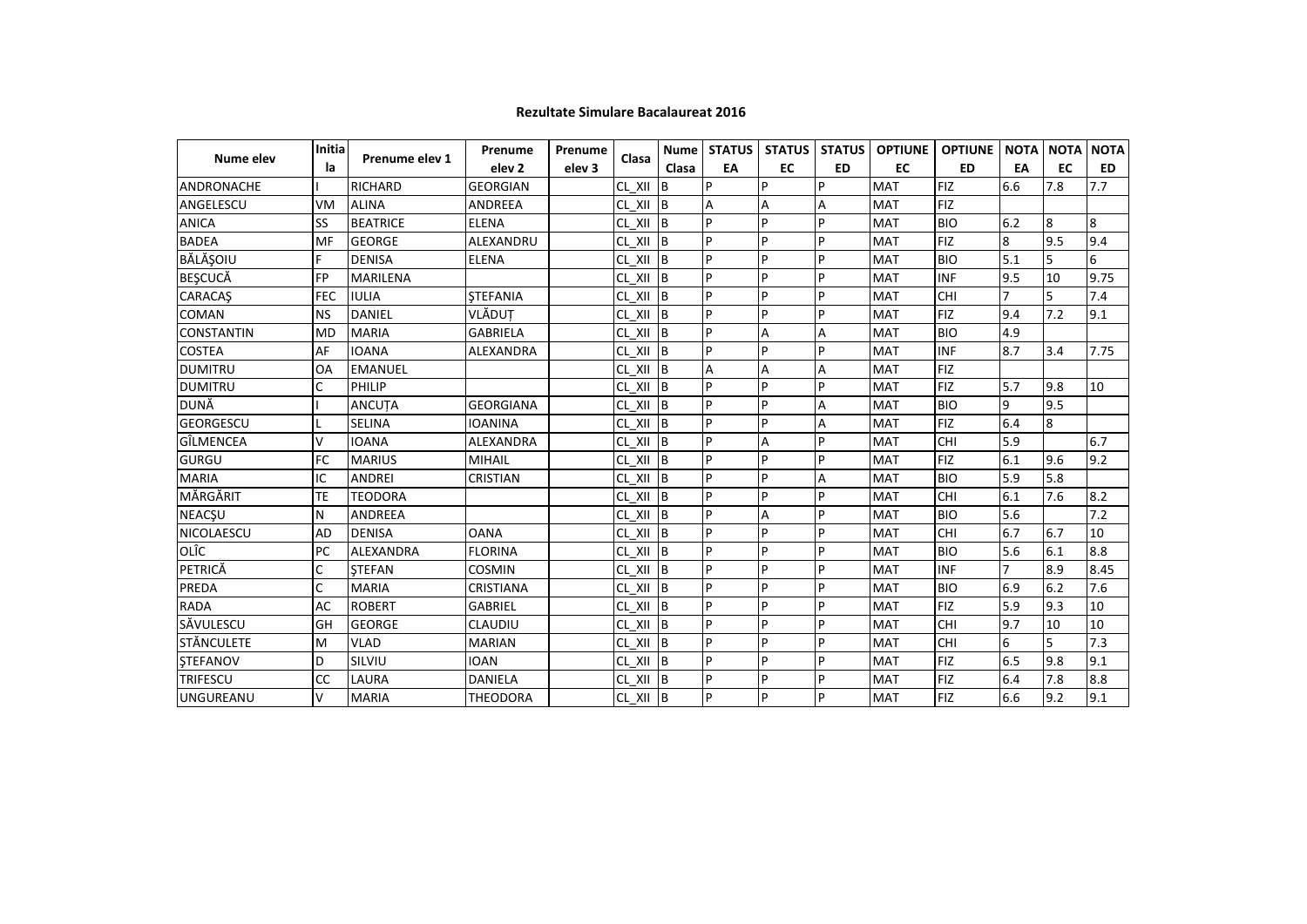|                   | <b>Initia</b> |                 | Prenume           | Prenume           | Clasa         | <b>Nume</b>   | <b>STATUS</b> | <b>STATUS</b> | <b>STATUS</b>  | <b>OPTIUNE</b> | <b>OPTIUNE</b> | <b>NOTA</b> | <b>NOTA</b> | <b>NOTA</b> |
|-------------------|---------------|-----------------|-------------------|-------------------|---------------|---------------|---------------|---------------|----------------|----------------|----------------|-------------|-------------|-------------|
| Nume elev         | la            | Prenume elev 1  | elev <sub>2</sub> | elev <sub>3</sub> |               | Clasa         | EA            | EC            | <b>ED</b>      | EC             | <b>ED</b>      | EA          | EC          | <b>ED</b>   |
| BĂLAN             | PV            | <b>MIHAI</b>    | DANIEL            |                   | CL XII        | ТC            | P             | P             | P              | <b>MAT</b>     | <b>FIZ</b>     | 5           | 3.7         | 4.9         |
| <b>BUCUR</b>      | M             | <b>RADU</b>     | <b>MIHAI</b>      |                   | CL XII        | IC.           | P             | P             | P              | <b>MAT</b>     | <b>FIZ</b>     | 5.7         | 4.5         | 6.5         |
| <b>BUZĂȚEL</b>    | C             | <b>EMANUEL</b>  | <b>MARIUS</b>     |                   | $CL_$ XII     | Ic.           | D             | P             | $\overline{A}$ | <b>MAT</b>     | <b>FIZ</b>     | 6           | 5.9         |             |
| CĂLIN             | N             | <b>FREDDIE</b>  | SAMUEL            |                   | CL XII        | lC.           | P             | P             | P              | <b>MAT</b>     | <b>INF</b>     | 5.9         | 6.7         | 8.1         |
| <b>CODREANU</b>   |               | <b>ANDREEA</b>  | ALEXANDRA         |                   | $CL_$ XII $C$ |               | P             | P             | P              | <b>MAT</b>     | <b>INF</b>     | 5.8         | 8.4         | 8.9         |
| <b>DIMA</b>       | GH            | <b>IONUT</b>    | GABRIEL           |                   | CL_XII        | <b>IC</b>     | D             | P             | P              | <b>MAT</b>     | <b>FIZ</b>     | 7.6         | 9.1         | 8.5         |
| <b>DINU</b>       | LC            | <b>ADRIAN</b>   | <b>CONSTANTIN</b> |                   | $CL_XII$ C    |               | Þ             | P             | P              | <b>MAT</b>     | <b>FIZ</b>     | 7.5         | 7.1         | 7.8         |
| <b>DINU</b>       | M             | <b>EDUARD</b>   | <b>FLORIAN</b>    |                   | $CL_$ $XII$   | lc.           | P             | P             | P              | <b>MAT</b>     | <b>FIZ</b>     | 5.3         | 5.2         | 6.6         |
| DUȚĂ              | GH            | <b>GHEORGHE</b> | ALEXANDRU         |                   | $CL_$ $XII$   | <b>IC</b>     | D             | P             | A              | <b>MAT</b>     | <b>BIO</b>     | 6.1         | 5.4         |             |
| ENE               | <b>SC</b>     | <b>MARIA</b>    | VALENTINA         |                   | CL_XII C      |               | A             | P             | A              | <b>MAT</b>     | <b>BIO</b>     |             | 3.9         |             |
| <b>GHERGHE</b>    |               | ANGELUŞ         | liviu             |                   | CL_XII        | Ic.           | P             | P             | P              | <b>MAT</b>     | <b>FIZ</b>     | 7.6         | 9.2         | 6.7         |
| <b>GRIGORESCU</b> | N             | <b>MIHAI</b>    | <b>ANDREI</b>     |                   | CL_XII        | IC.           | P             | P             | P              | <b>MAT</b>     | <b>FIZ</b>     | 7.4         | 9           | 6.8         |
| <b>HALIP</b>      | EB            | <b>NAOMI</b>    | ALEXANDRA         |                   | $CL_XII$ C    |               | Þ             | P             | P              | <b>MAT</b>     | <b>INF</b>     |             | 8.4         | 7.2         |
| IONIȚĂ            | v             | ALEXANDRU       | <b>IONEL</b>      |                   | CL XII        | <b>IC</b>     | A             | P             | $\overline{A}$ | <b>MAT</b>     | <b>BIO</b>     |             | 5.6         |             |
| <b>NEAGU</b>      | GH            | <b>ANAMARIA</b> | MĂDĂLINA          |                   | $CL_$ $XII$   | -lC           | A             | P             | A              | <b>MAT</b>     | <b>BIO</b>     |             | 5.2         |             |
| <b>PETRE</b>      | v             | <b>RARES</b>    | <b>GEORGE</b>     |                   | $CL_$ XII     | <b>IC</b>     | D             | P             | P              | <b>MAT</b>     | <b>FIZ</b>     | 5.8         | 5.6         | 4.8         |
| PICU              | А             | <b>MARCUS</b>   | <b>OCTAVIAN</b>   |                   | CL XII        | <sub>IC</sub> | D             | P             | $\mathsf{P}$   | <b>MAT</b>     | <b>BIO</b>     | 5           | 6.4         | 4.1         |
| POPESCU           | G             | <b>STEFAN</b>   | <b>IULIAN</b>     |                   | $CL_$ XII     | lC.           | P             | P             | P              | <b>MAT</b>     | <b>BIO</b>     | 5.2         | 5.7         | 5           |
| RADU              |               | <b>DANIEL</b>   | <b>VASILE</b>     |                   | $CL_$ XII     | <b>IC</b>     | P             | P             | P              | <b>MAT</b>     | <b>FIZ</b>     |             | 7.4         | 7.3         |
| SPĂTARU           |               | <b>FLORIAN</b>  | SEBASTIAN         |                   | $CL_XII$ C    |               | P             | P             | $\overline{A}$ | <b>MAT</b>     | <b>BIO</b>     | 5           | 4.1         |             |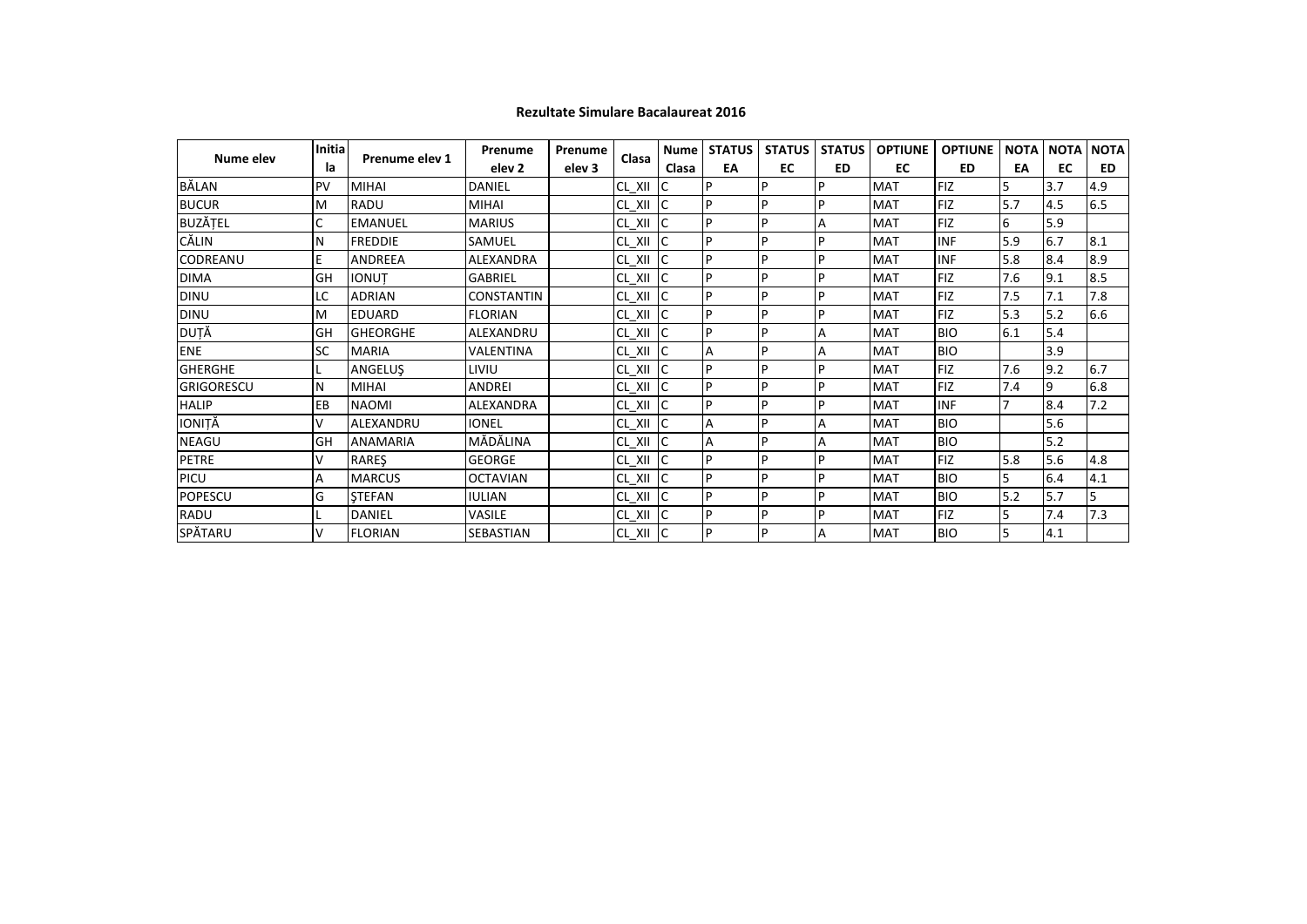|                    | Initia     |                 | Prenume           | Prenume           |                  | <b>Nume</b>    | <b>STATUS</b> | <b>STATUS</b> | <b>STATUS</b>  | <b>OPTIUNE</b> | <b>OPTIUNE</b> | <b>NOTA</b> | <b>NOTA</b>    | <b>NOTA</b>      |
|--------------------|------------|-----------------|-------------------|-------------------|------------------|----------------|---------------|---------------|----------------|----------------|----------------|-------------|----------------|------------------|
| Nume elev          | la         | Prenume elev 1  | elev <sub>2</sub> | elev <sub>3</sub> | Clasa            | Clasa          | EA            | <b>EC</b>     | <b>ED</b>      | <b>EC</b>      | <b>ED</b>      | EA          | EC             | <b>ED</b>        |
| <b>TRANDAFIR</b>   | GH         | <b>IONUT</b>    | <b>COSMIN</b>     |                   | CL XII           | C              | P             | Þ             | $\overline{P}$ | <b>MAT</b>     | <b>FIZ</b>     | 5.6         | 6.2            | 6.6              |
| <b>APOSTOLACHE</b> | E          | TIBERIU         | MIHAI             |                   | CL XII           | <b>ID</b>      | P             | A             | $\overline{P}$ | <b>IST</b>     | SOC            | 5.2         |                | 6.15             |
| ARSENE             | N          | ANDREEA         |                   |                   | CL XII           | <b>ID</b>      | P             | P             | $\overline{P}$ | <b>IST</b>     | PSI            | 5.5         | 6              | 6.05             |
| <b>BEIU</b>        | D          | ANTONIU         |                   |                   | CL XII           | <b>ID</b>      | P             | P             | <b>P</b>       | <b>IST</b>     | <b>ECO</b>     | 5.85        | 8.25           | 8.8              |
| <b>BEJU</b>        | GD         | <b>SARA</b>     | <b>ELENA</b>      |                   | CL XII           | ID             | P             | P             | A              | <b>IST</b>     | ECO            | 5.8         | 9.2            |                  |
| <b>CARPIUC</b>     | D          | HORAȚIU         | PETRU             |                   | CL XII           | <b>ID</b>      | P             | P             | P              | <b>IST</b>     | GEO            | 7.6         | 7.5            | 6.5              |
| <b>CUTA</b>        | GH         | <b>ROMEO</b>    | <b>GEORGIAN</b>   |                   | CL_XII D         |                | P             | Þ             | P              | <b>IST</b>     | GEO            | 4           | 6.7            | 7.9              |
| DINCĂ              | M          | <b>DENISA</b>   | ALEXANDRA         |                   | CL XII           | $\overline{D}$ | P             | Þ             | $\overline{P}$ | <b>IST</b>     | PSI            | 6           | 7.4            | $\boldsymbol{6}$ |
| <b>FILIP</b>       | N          | <b>EDUARD</b>   | <b>MIREL</b>      |                   | CL XII           | <b>ID</b>      | A             | Α             | A              | <b>IST</b>     | <b>GEO</b>     |             |                |                  |
| <b>GOGEANU</b>     | <b>GHS</b> | <b>ARMAND</b>   |                   |                   | CL XII           | ID             | P             | P             | <b>P</b>       | <b>IST</b>     | ECO            | 8.25        | 7.65           | 9.3              |
| <b>GORCINSCHI</b>  | v          | <b>VIOLINA</b>  |                   |                   | CL XII           | <b>ID</b>      | P             | P             | $\overline{P}$ | <b>IST</b>     | ECO            | 6.85        | $\overline{7}$ | 7.2              |
| <b>GORGOTEANU</b>  | M          | LAURA           | <b>ELENA</b>      |                   | CL XII           | <b>ID</b>      | P             | P             | $\overline{P}$ | <b>IST</b>     | GEO            | 4.8         | 5.65           | 6.3              |
| <b>HUIU</b>        | <b>MB</b>  | <b>TEODOR</b>   | <b>MATEI</b>      |                   | CL XII           | <b>ID</b>      | P             | P             | <b>P</b>       | <b>IST</b>     | PSI            | 5.7         | 6.8            | 8.5              |
| IONIȚĂ             | S          | <b>MIHAELA</b>  | VALENTINA         |                   | CL XII           | ID             | A             | P             | P              | <b>IST</b>     | <b>GEO</b>     |             | 7.3            | 9.7              |
| <b>IVAN</b>        | <b>FN</b>  | <b>ROZALIA</b>  | MĂDĂLINA          |                   | CL XII           | ID             | P             | P             | <b>P</b>       | <b>IST</b>     | GEO            | 5.9         | 7.45           | 8.4              |
| <b>MARCU</b>       | F.         | <b>ANDRADA</b>  | <b>FLORENA</b>    |                   | CL XII           | <b>ID</b>      | P             | P             | А              | <b>IST</b>     | <b>GEO</b>     | 4.7         | 6.75           |                  |
| <b>MINCULESCU</b>  | M          | <b>ANDREI</b>   | <b>IONUT</b>      |                   | $CL_$ $XII$      | $\overline{D}$ | P             | Þ             | P              | <b>IST</b>     | GEO            | 4.5         | 6.3            | 9.4              |
| MOROŞANU           | <b>ND</b>  | <b>MELANIA</b>  | <b>IOANA</b>      |                   | CL XII           | <b>ID</b>      | P             | P             | $\overline{P}$ | <b>IST</b>     | GEO            | 6.2         | 7.65           | 9.8              |
| NIȚĂ               | GH         | <b>MARIA</b>    | LUIZA             |                   | CL XII           | <b>ID</b>      | P             | P             | $\overline{P}$ | <b>IST</b>     | <b>GEO</b>     | 6           | 7.1            | 6                |
| <b>PETRE</b>       | IL         | <b>BIANCA</b>   | <b>CRISTINA</b>   |                   | CL XII           | lD.            | P             | P             | P              | <b>IST</b>     | <b>GEO</b>     | 4.4         | 6.4            | 8.35             |
| PETREANU           |            | <b>MARIA</b>    | <b>TEODORA</b>    |                   | CL XII           | <b>ID</b>      | p             | Þ             | $\overline{P}$ | <b>IST</b>     | <b>GEO</b>     | 8.8         | $\overline{9}$ | 8.8              |
| PREDA              | D          | <b>CRISTINA</b> | <b>IOANA</b>      |                   | CL XII           | ID             | P             | Þ             | $\overline{P}$ | <b>IST</b>     | GEO            | 7.2         | 8.45           | 9.2              |
| PURCĂROIU          | C          | <b>RUXANDRA</b> | <b>MARIA</b>      |                   | CL XII           | <b>ID</b>      | P             | P             | $\overline{P}$ | <b>IST</b>     | GEO            | 4.1         | 7.05           | 7.7              |
| PUŞCARU            | <b>CVB</b> | <b>VLAD</b>     | <b>CRISTIAN</b>   |                   | CL XII           | <b>ID</b>      | P             | P             | <b>P</b>       | <b>IST</b>     | ECO            | 5           | 8.7            | 9.4              |
| <b>SORA</b>        | <b>FV</b>  | MĂDĂLINA        | <b>ADRIANA</b>    |                   | CL XII           | lD.            | Α             | P             | <b>P</b>       | <b>IST</b>     | GEO            |             | 5.2            | 7.05             |
| <b>STÄNESCU</b>    | <b>NB</b>  | <b>CRISTINA</b> |                   |                   | CL XII           | <b>ID</b>      | P             | P             | $\overline{P}$ | <b>IST</b>     | <b>GEO</b>     | 5.65        | 5.7            | 6.55             |
| <b>STROIE</b>      | M          | ALEXANDRU       | <b>MIHAIL</b>     |                   | CL XII           | <b>ID</b>      | P             | Þ             | $\overline{P}$ | <b>IST</b>     | GEO            | 5.25        | 8.35           | 7.2              |
| <b>TINCEA</b>      | G          | <b>IRINA</b>    | <b>ROXANA</b>     |                   | CL XII           | <b>ID</b>      | А             | Α             | A              | <b>IST</b>     | GEO            |             |                |                  |
| <b>TUȚICĂ</b>      | Α          | <b>FLORIANA</b> | <b>ADRIANA</b>    |                   | CL XII           | <b>D</b>       | P             | P             | P              | <b>IST</b>     | GEO            | 5.2         | 5.55           | 7.4              |
| VĂLU               | <b>RF</b>  | <b>IOAN</b>     | ALEXANDRU         |                   | CL XII           | ID             | P             | P             | P              | <b>IST</b>     | <b>FIL</b>     | 5.8         | 7.2            | 6.1              |
| VIŞAN              | GH         | <b>ANDREI</b>   | DANIEL            |                   | $CL_$ $XII$      | <b>ID</b>      | P             | Þ             | $\overline{P}$ | <b>IST</b>     | GEO            | 5.6         | 7.45           | 6.7              |
| <b>VIZITIU</b>     | <b>SV</b>  | <b>ANDREI</b>   | RĂZVAN            |                   | $CL \times II$ D |                | P             | P             | $\overline{P}$ | <b>IST</b>     | GEO            | 6.65        | 7.55           | 8.35             |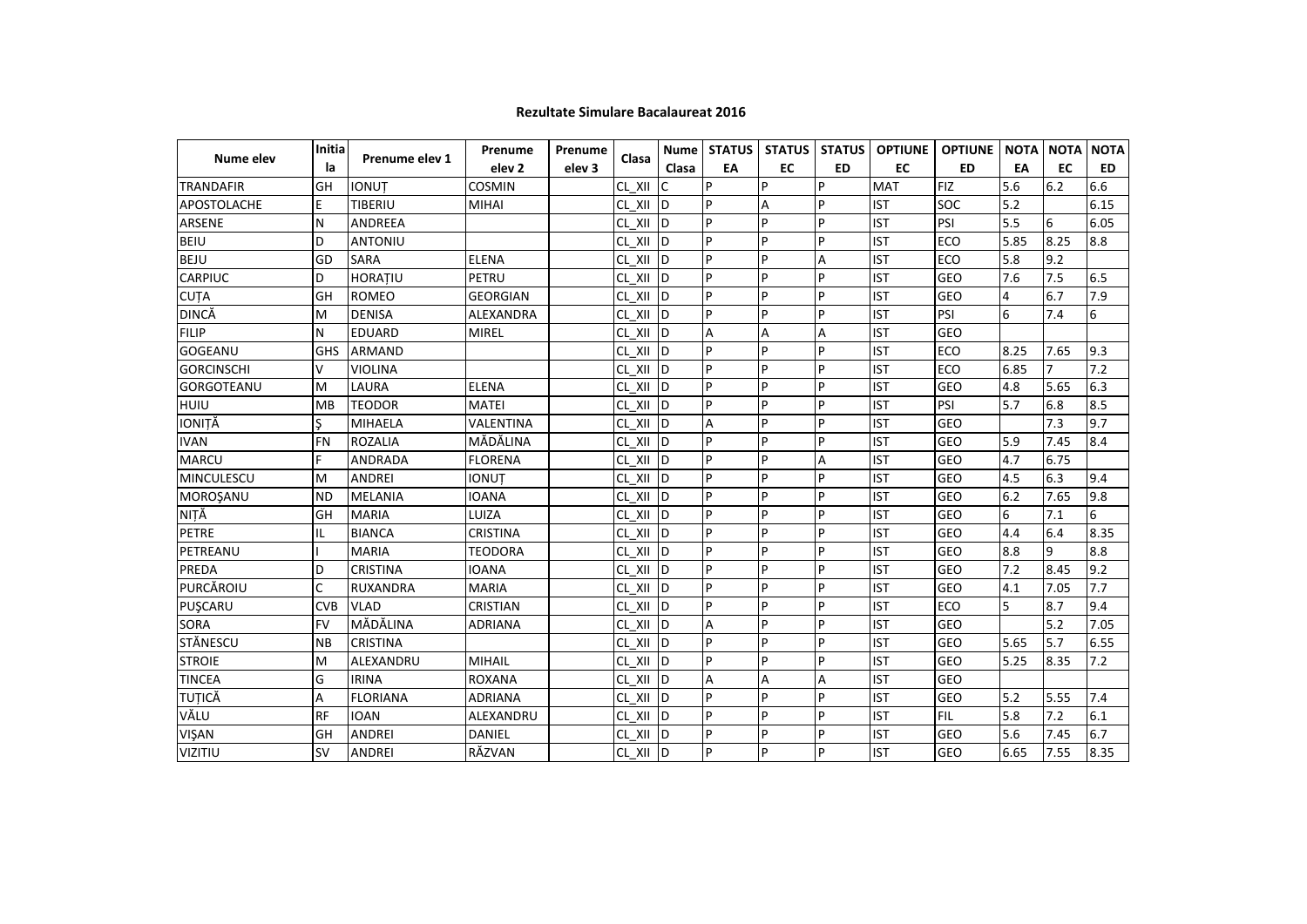|                    | Initia    |                  | Prenume           | Prenume           |                 | <b>Nume</b> | <b>STATUS</b> | STATUS    | <b>STATUS</b>  | <b>OPTIUNE</b> | <b>OPTIUNE</b> | <b>NOTA</b>    | <b>NOTA</b> | <b>NOTA</b> |
|--------------------|-----------|------------------|-------------------|-------------------|-----------------|-------------|---------------|-----------|----------------|----------------|----------------|----------------|-------------|-------------|
| Nume elev          | la        | Prenume elev 1   | elev <sub>2</sub> | elev <sub>3</sub> | Clasa           | Clasa       | EA            | <b>EC</b> | <b>ED</b>      | <b>EC</b>      | <b>ED</b>      | EA             | <b>EC</b>   | <b>ED</b>   |
| ANGHEL             | GH        | <b>ECATERINA</b> | <b>DIANA</b>      |                   | CL XII          | ΙE          | P             | Þ         | P              | <b>IST</b>     | GEO            | 9.2            | 9.2         | 8.65        |
| ANGHELESCU         | F         | <b>ANTONIA</b>   | ANDREEA           |                   | $CL_$ XII $E$   |             | P             | Þ         | p              | <b>IST</b>     | GEO            | 9.2            | 9.15        | 8.9         |
| <b>BARDAŞU</b>     |           | MIHAI            | <b>VLAD</b>       |                   | CL XII          | <b>IE</b>   | P             | P         | P              | <b>IST</b>     | ECO            | 9              | 6.8         | 8.6         |
| <b>BREZAN</b>      | O         | <b>ANDREEA</b>   | <b>BIANCA</b>     |                   | CL XII          | IE.         | P             | P         | P              | <b>IST</b>     | GEO            | 9.2            | 7.4         | 9.2         |
| <b>CUCERENCU</b>   | т         | <b>MONICA</b>    | <b>ANDREEA</b>    |                   | CL XII          | IF.         | P             | Α         | A              | <b>IST</b>     | GEO            | 9.2            |             |             |
| DRĂGULIN           | v         | <b>MIHAELA</b>   |                   |                   | CL XII $E$      |             | P             | P         | $\overline{P}$ | <b>IST</b>     | GEO            | 9.6            | 7.4         | 8.4         |
| <b>DUMITRESCU</b>  | BI        | <b>ANDRADA</b>   | <b>IOANA</b>      |                   | $CL_$ $XII$ $E$ |             | P             | P         | $\overline{P}$ | <b>IST</b>     | GEO            | 9.8            | 9.6         | 9.8         |
| <b>GHEORGHE</b>    | F         | <b>DIANA</b>     | <b>IOANA</b>      |                   | $CL_$ $XII$ $E$ |             | P             | P         | p              | <b>IST</b>     | ECO            | 7.7            | 6.6         | 8.3         |
| <b>GHEORGHE</b>    | MF        | <b>OANA</b>      | <b>DIANA</b>      |                   | CL XII          | <b>IE</b>   | P             | P         | P              | <b>IST</b>     | <b>GEO</b>     | 8.2            | 5           | 8.6         |
| GHERLEANU          | N         | <b>TEODORA</b>   | <b>IOANA</b>      |                   | CL XII          | ΙE          | P             | P         | P              | <b>IST</b>     | GEO            | 9.2            | 6.5         | 8.8         |
| HAU                | M         | <b>DARIA</b>     | <b>TEODORA</b>    |                   | CL XII          | IE.         | P             | P         | P              | <b>IST</b>     | ECO            | 9              | 8.75        | 8           |
| <b>HERGHELEGIU</b> | M         | <b>IOANA</b>     | ANAMARIA          |                   | $CL_$ $XII$     | <b>IE</b>   | P             | Þ         | P              | <b>IST</b>     | <b>GEO</b>     | 9.2            | 7.75        | 7.45        |
| ILIESCU            | D         | <b>ALEXANDRA</b> | <b>IOANA</b>      |                   | CL XII          | ΙE          | P             | P         | P              | <b>IST</b>     | GEO            |                | 7.15        | 9.1         |
| ILIESCU            |           | <b>ROBERTA</b>   | <b>MARIA</b>      |                   | CL XII          | IE.         | P             | P         | P              | <b>IST</b>     | <b>GEO</b>     | 8.4            | 9.6         | 8.45        |
| IONICIOIU          | A         | <b>MARA</b>      | <b>IOANA</b>      |                   | CL XII          | ΙE          | P             | Α         | A              | <b>IST</b>     | GEO            | 8.2            |             |             |
| <b>JIANU</b>       | P         | <b>THEODOR</b>   | PETRUT            |                   | CL XII          | IE.         | P             | P         | P              | <b>IST</b>     | GEO            | 6.6            | 7.85        | 8.35        |
| LICIU              | <b>CS</b> | <b>TEODORA</b>   | ALEXANDRA         |                   | $CL_$ $XII$ $E$ |             | Α             | P         | $\overline{P}$ | <b>IST</b>     | PSI            |                | 4.2         | 7.1         |
| MIHALACHE          | SG        | <b>VLAD</b>      | <b>GABRIEL</b>    |                   | $CL_$ $XII$ $E$ |             | P             | P         | p              | <b>IST</b>     | GEO            | 6.7            | 6.2         | 7.8         |
| <b>OPREA</b>       | G         | <b>DIANA</b>     | <b>MIHAELA</b>    |                   | CL XII          | <b>IE</b>   | P             | P         | P              | <b>IST</b>     | GEO            | 8.4            | 7.8         | 8.7         |
| <b>PALAS</b>       | V         | <b>STEFANIA</b>  | <b>MIRUNA</b>     |                   | CL XII          | ΙE          | P             | P         | P              | <b>IST</b>     | GEO            | 9.8            | 8.85        | 8.7         |
| PĂDUROIU           | SP        | <b>MARTA</b>     |                   |                   | CL XII          | ΙE          | P             | P         | A              | <b>IST</b>     | GEO            | 6              | 5.6         |             |
| PĂTULEA            | v         | <b>DRAGOS</b>    | <b>ANDREI</b>     |                   | CL XII E        |             | P             | Þ         | Α              | <b>IST</b>     | GEO            | 5.8            | 5.8         |             |
| PITIŞ              | GHG       | <b>ANDREEA</b>   | <b>CRISTIANA</b>  |                   | CL XII          | lE.         | P             | P         | $\mathsf{P}$   | <b>IST</b>     | GEO            | 6.8            | 7.3         | $\mathsf q$ |
| PITURLEA           | M         | <b>CRISTINA</b>  | <b>MARIA</b>      |                   | CL XII          | IE          | P             | P         | P              | <b>IST</b>     | GEO            | 6.6            | 8.1         | 8.45        |
| POPESCU            | <b>MS</b> | MĂLINA           | <b>IOANA</b>      |                   | CL XII          | ΙE          | P             | P         | Α              | <b>IST</b>     | GEO            | $\overline{7}$ | 7.9         |             |
| POPOVICI           |           | <b>ANA</b>       | <b>MARIA</b>      |                   | CL XII E        |             | P             | P         | P              | <b>IST</b>     | GEO            | 6.8            | 5.5         | 8.7         |
| PUSCOIU            | GH        | <b>AMELIA</b>    | <b>JANINA</b>     |                   | $CL_$ $XII$ $E$ |             | P             | P         | P              | <b>IST</b>     | PSI            | 9.3            | 7.15        | 7.85        |
| <b>SIMIONESCU</b>  | S         | <b>DARIA</b>     | <b>IOANA</b>      |                   | CL XII          | <b>IE</b>   | P             | P         | $\overline{P}$ | <b>IST</b>     | GEO            | 8              | 9.1         | 8.6         |
| <b>STOICA</b>      | C         | SÎNZIANA         | <b>CRISTINA</b>   |                   | CL XII          | ΙE          | P             | Α         | P              | <b>IST</b>     | ECO            | 5              |             | 4.5         |
| TIGĂU              | M         | <b>ANCA</b>      | ANDREEA           |                   | CL XII          | ΙE          | P             | P         | P              | <b>IST</b>     | <b>GEO</b>     | 9.2            | 8.15        | 7.45        |
| VRĂBIESCU          | <b>RA</b> | <b>BIANCA</b>    | <b>MARINA</b>     |                   | $CL_$ $XII$     | <b>IE</b>   | P             | P         | P              | <b>IST</b>     | GEO            | 6.4            | 5.9         | 7.65        |
| ZEGHERU            | C         | ALEXANDRA        | <b>STEFANIA</b>   |                   | $CL_$ XII $E$   |             | P             | P         | P              | <b>IST</b>     | GEO            | 6.2            | $\bf 8$     | 7.75        |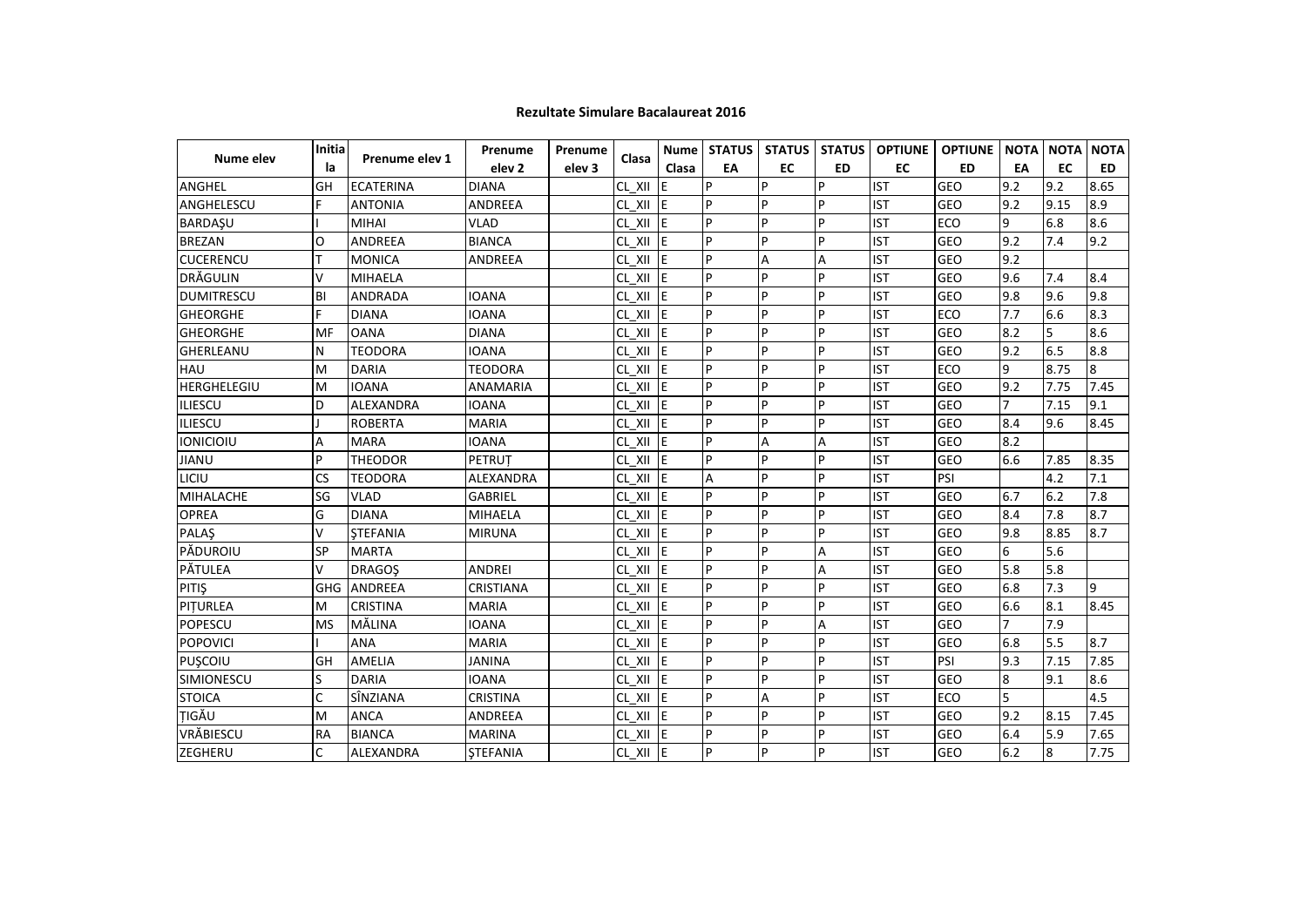| <b>Nume elev</b>    | Initia<br>la | Prenume elev 1  | Prenume           | Prenume           | Clasa              |       | Nume   STATUS | <b>STATUS</b> | <b>STATUS</b> | <b>OPTIUNE</b> | <b>OPTIUNE</b> | <b>NOTA</b> | <b>NOTA</b>    | <b>NOTA</b>    |
|---------------------|--------------|-----------------|-------------------|-------------------|--------------------|-------|---------------|---------------|---------------|----------------|----------------|-------------|----------------|----------------|
|                     |              |                 | elev <sub>2</sub> | elev <sub>3</sub> |                    | Clasa | EA            | <b>EC</b>     | <b>ED</b>     | <b>EC</b>      | <b>ED</b>      | EA          | EC             | <b>ED</b>      |
| <b>BREBEANU</b>     | C            | <b>IOANA</b>    | <b>ANDREEA</b>    |                   | CL XII             |       | p             | P             | Þ             | <b>IST</b>     | <b>GEO</b>     | 7.7         | 8.3            | 5.4            |
| <b>BUCURESCU</b>    | M            | <b>IOANA</b>    | <b>IULIANA</b>    |                   | CL XII             |       | P             | p             | Þ             | <b>IST</b>     | <b>GEO</b>     | 6.7         | 6.9            | 5.4            |
| <b>BUSUIOC</b>      | <b>HG</b>    | LORENA          |                   |                   | CL XII             |       | P             | <b>P</b>      | P             | <b>IST</b>     | GEO            | 6.3         | 7.2            | 8              |
| CĂTĂLINA            | M            | <b>ROBERT</b>   | <b>MIHAI</b>      |                   | CL XII             |       | P             | P             | Þ             | <b>IST</b>     | GEO            | 3.8         | 5.3            | 3.2            |
| CRĂCĂNEL            | <b>FD</b>    | <b>DANIEL</b>   | ALEXANDRU         |                   | CL XII             | IF    | P             | P             | P             | <b>IST</b>     | GEO            | 5.6         | 7.3            | 8.4            |
| <b>DICAN</b>        | GH           | <b>ELENA</b>    | <b>CORNELIA</b>   |                   | CL XII             |       | P             | <b>P</b>      | Þ             | <b>IST</b>     | <b>GEO</b>     | 6.5         | 5.5            | 7.4            |
| <b>DINICĂ</b>       | G            | <b>ANA</b>      | <b>MARIA</b>      |                   | CL XII             | F     | P             | <b>P</b>      | P             | <b>IST</b>     | <b>ECO</b>     | 7.9         | 8.55           | 9.5            |
| <b>DRAGNEA</b>      |              | <b>SIMONA</b>   | <b>GEORGIANA</b>  |                   | CL XII             |       | P             | <b>p</b>      | Þ             | <b>IST</b>     | <b>GEO</b>     | 7.1         | 9.3            | 8.8            |
| DRĂGUT              | $\Omega$     | <b>IONUT</b>    | <b>ADRIAN</b>     |                   | CL XII             |       | P             | <b>P</b>      | A             | <b>IST</b>     | <b>GEO</b>     | 5.1         | 5              |                |
| <b>DUMITRACHE</b>   | IC           | DĂNUȚA          | <b>MARINELA</b>   |                   | CL XII             |       | P             | p             | D             | <b>IST</b>     | <b>GEO</b>     | 8.6         | 5.8            | 6.2            |
| <b>DUMITRU</b>      |              | <b>DANIELA</b>  | MĂDĂLINA          |                   | CL XII             |       | P             | <b>P</b>      | A             | <b>IST</b>     | GEO            | 3.8         | 6              |                |
| FĂLCUTĂ             | <b>FD</b>    | <b>MIHAELA</b>  |                   |                   | CL XII             |       | P             | <b>P</b>      | Α             | <b>IST</b>     | <b>GEO</b>     | 7.7         | $\overline{7}$ |                |
| <b>FULGER</b>       | AF           | <b>IOANA</b>    | <b>BEATRICE</b>   |                   | CL XII             | IF    | P             | <b>P</b>      | P             | <b>IST</b>     | GEO            | 7.4         | 8.15           | 8.4            |
| GĂNESCU             | <b>CD</b>    | <b>GEORGE</b>   | DANIEL            |                   | CL XII             |       | P             | P             | Α             | <b>IST</b>     | <b>GEO</b>     | 3.2         | 6              |                |
| <b>GHERGHESCU</b>   | C            | ALEXANDRU       |                   |                   | CL XII             |       | P             | <b>P</b>      | Þ             | <b>IST</b>     | <b>GEO</b>     | 6.7         | 7.55           | 9.8            |
| IONITĂ              | VV           | <b>MARIA</b>    | <b>DENISA</b>     |                   | CL XII             |       | P             | <b>P</b>      | P             | <b>IST</b>     | GEO            | 5.6         | 6.9            | 7              |
| MIHĂILĂ             | M            | <b>LORIN</b>    | <b>ION</b>        |                   | CL XII             | IF    | P             | <b>P</b>      | P             | <b>IST</b>     | <b>GEO</b>     | 4.2         | 5.7            | 3.5            |
| <b>MINCIUNESCU</b>  | GH           | <b>CODRUTA</b>  | MARILENA          |                   | CL XII             |       | P             | <b>p</b>      | P             | <b>IST</b>     | <b>GEO</b>     | 7.4         | 7.2            | $5.2$          |
| <b>NICA</b>         | IC           | <b>ANDREEA</b>  | <b>BIANCA</b>     |                   | CL XII             |       | P             | <b>P</b>      | P             | <b>IST</b>     | GEO            | 4.4         | 6.7            | 1.4            |
| <b>NICOLESCU</b>    | VZ           | <b>ANA</b>      | <b>MARIA</b>      |                   | CL XII             |       | P             | P             | Α             | <b>IST</b>     | <b>GEO</b>     | 5.9         | 5.7            |                |
| PETCU               | <b>VGH</b>   | <b>GABRIELA</b> | <b>ANDREEA</b>    |                   | CL XII F           |       | P             | <b>P</b>      | A             | <b>IST</b>     | GEO            | 5.1         | 7.4            |                |
| <b>SAFTA</b>        | <b>CM</b>    | <b>VLAD</b>     | <b>IOAN</b>       |                   | CL XII             |       | P             | P             | P             | <b>IST</b>     | <b>GEO</b>     | 3.8         | 5.2            | 8.4            |
| <b>STANCIU</b>      | S            | CĂTĂLINA        | <b>STEFANIA</b>   |                   | CL XII             | IF    | P             | <b>P</b>      | P             | <b>IST</b>     | <b>GEO</b>     | 6           | 6.05           | 7.8            |
| <b>STĂNCIULESCU</b> | А            | <b>MARIANA</b>  | LAVINIA           |                   | CL XII F           |       | P             | <b>P</b>      | P             | <b>IST</b>     | <b>ECO</b>     | 5.6         | 7.8            | 8.8            |
| TĂNASE              |              | <b>MARIAN</b>   | <b>CRISTIAN</b>   |                   | CL XII             | IF    | P             | <b>P</b>      | P             | <b>IST</b>     | <b>GEO</b>     | 5.3         | 6.5            | 5.8            |
| <b>TOMA</b>         | D            | <b>ANDREEA</b>  | <b>INGRID</b>     |                   | CL_XII  F          |       | P             | <b>P</b>      | D             | <b>IST</b>     | <b>GEO</b>     | 9           | $\overline{8}$ | 9              |
| <b>TOMA</b>         | $\mathsf{C}$ | <b>CRISTA</b>   | <b>IOANA</b>      |                   | CL XII F           |       | P             | P             | Α             | <b>IST</b>     | GEO            | 4.85        | 6.7            |                |
| TÎRU                | M            | <b>MIHAI</b>    | <b>COSMIN</b>     |                   | CL XII F           |       | P             | <b>P</b>      | P             | <b>IST</b>     | <b>GEO</b>     | 4.85        | 5              | 4.9            |
| VASILE              | <b>DM</b>    | <b>ANA</b>      | <b>TEODORA</b>    |                   | $CL \quad XII$ $F$ |       | P             | P             | Þ             | <b>IST</b>     | <b>GEO</b>     | 4.85        | 8.15           | $\overline{9}$ |
| VASILE              | N            | <b>IOANA</b>    | <b>MARIA</b>      | <b>DENISA</b>     | CL XII F           |       | P             | P             | P             | <b>IST</b>     | <b>GEO</b>     | 6.7         | 9.3            | 8.4            |
| ZAHARIA             | C            | <b>FLORIANA</b> | <b>BEATRICE</b>   |                   | $CL_$ XII   F      |       | P             | P             | P             | <b>IST</b>     | <b>GEO</b>     | 5           | 6.5            | 5              |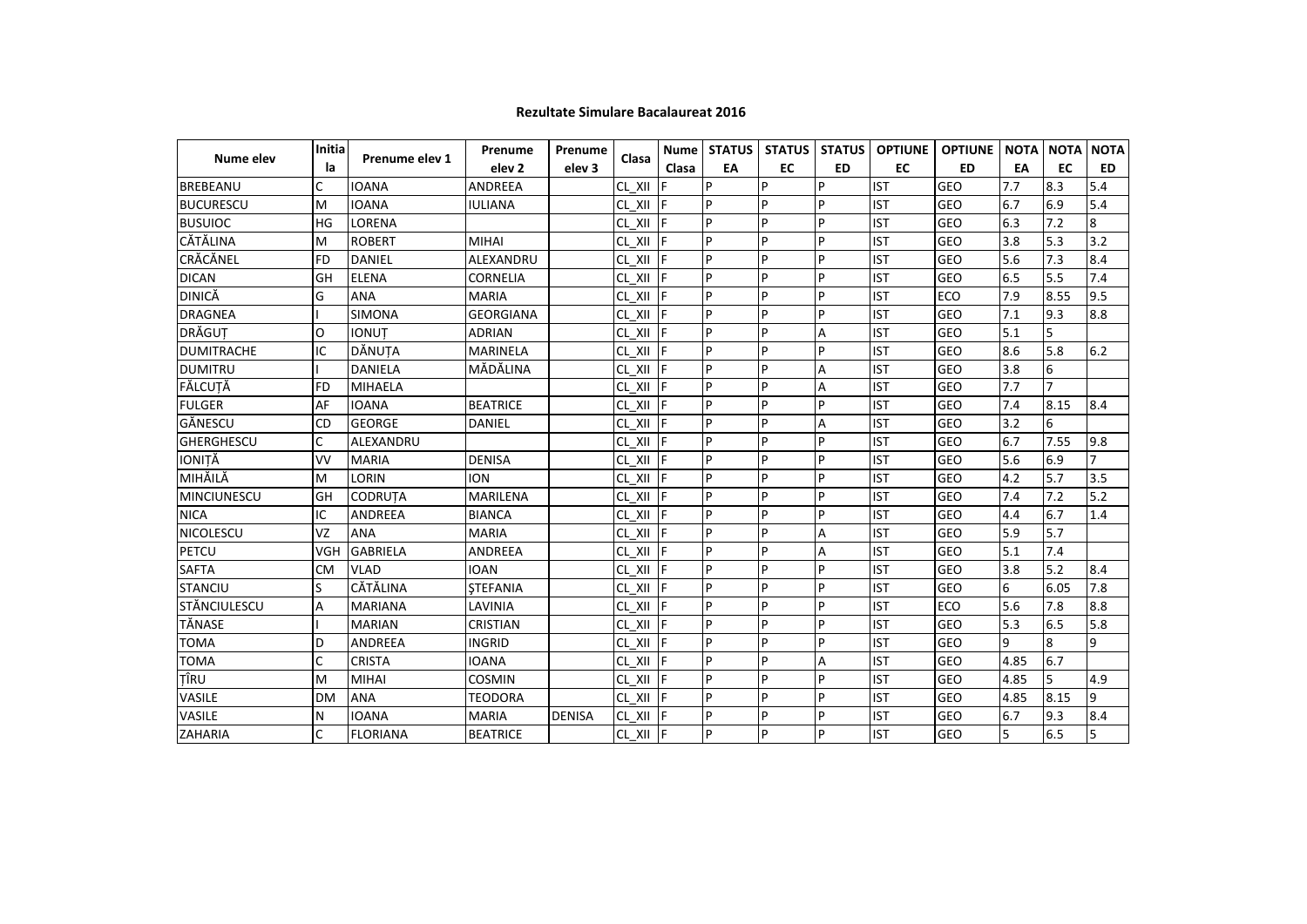| Nume elev        | Initia<br>la | Prenume elev 1  | Prenume           | Prenume | Clasa<br>elev <sub>3</sub> |       | Nume STATUS | <b>STATUS</b> | <b>STATUS</b> | <b>OPTIUNE</b> | <b>OPTIUNE</b> | <b>NOTA</b>    | <b>NOTA</b> | <b>NOTA</b> |
|------------------|--------------|-----------------|-------------------|---------|----------------------------|-------|-------------|---------------|---------------|----------------|----------------|----------------|-------------|-------------|
|                  |              |                 | elev <sub>2</sub> |         |                            | Clasa | EA          | EC            | <b>ED</b>     | EC             | <b>ED</b>      | EA             | EC          | ED.         |
| <b>ALECU</b>     | C            | <b>MIHAELA</b>  | LUISA             |         | CL XII                     | lG    | P           | P             | P             | <b>MAT</b>     | <b>BIO</b>     | 7.8            | 6.5         | 9.1         |
| <b>BACALIM</b>   | D            | <b>VLAD</b>     |                   |         | CL XII                     | lG    | P           | P             | P             | <b>MAT</b>     | <b>BIO</b>     | 6.3            | 3.8         | 7.7         |
| <b>BUSUIOC</b>   |              | <b>TATIANA</b>  |                   |         | CL XII                     | lG    | P           | P             | P             | <b>MAT</b>     | CHI            | 8.1            | 7.9         | 9           |
| CĂZĂCEANU        | PI           | SANDI           | <b>IONEL</b>      |         | CL XII                     | lG    | P           | P             | P             | <b>MAT</b>     | CHI            | 6.9            | 4           | 9.3         |
| <b>CHIRITĂ</b>   | CC           | <b>RALUCA</b>   | <b>ANDREEA</b>    |         | CL XII                     | lG    | Α           | A             | A             | <b>MAT</b>     | CHI            |                |             |             |
| <b>CISMĂ</b>     | D            | <b>ANDREEA</b>  |                   |         | CL XII                     | lG    | P           | P             | P             | <b>MAT</b>     | <b>BIO</b>     | 8.4            | 4.2         | 7.4         |
| <b>COSTACHE</b>  | ME           | <b>ANCA</b>     | <b>MARIA</b>      |         | CL XII                     | lG    | P           | P             | P             | <b>MAT</b>     | <b>BIO</b>     | 8.6            | 9.4         | 9.5         |
| <b>DIMULESCU</b> | N            | <b>BIANCA</b>   | <b>ELENA</b>      |         | CL XII                     | lG    | P           | P             | P             | <b>MAT</b>     | <b>BIO</b>     | 7.5            | 5.1         | 9.8         |
| DRĂGAN           | N            | <b>TEODOR</b>   | <b>MIHAI</b>      |         | CL XII                     | lG    | P           | P             | P             | <b>MAT</b>     | CHI            | 7.7            | 7.4         | 9.5         |
| DUȚĂ             | M            | <b>GEORGE</b>   | <b>MARIUS</b>     |         | $CL_$ $XII$                | lG    | P           | P             | P             | <b>MAT</b>     | CHI            | 5.1            | 6           | 9.45        |
| <b>GIUVELEA</b>  | FR           | <b>MIHAELA</b>  | <b>ALEXANDRA</b>  |         | CL XII                     | lG    | p           | P             | P             | <b>MAT</b>     | <b>BIO</b>     | 9              | 9.4         | 10          |
| <b>ILIESCU</b>   | <b>BA</b>    | OANA-ALEXANDRA  |                   |         | CL XII                     | lG    | p           | P             | P             | <b>MAT</b>     | <b>FIZ</b>     | 7.7            | 5           | 2.8         |
| IONITĂ           | E            | <b>CRISTIAN</b> | <b>IONUT</b>      |         | CL XII                     | lG    | P           | P             | P             | <b>MAT</b>     | CHI            | 5.7            | 7.8         | 8.85        |
| <b>IORDACHE</b>  | IL           | LIDIA           |                   |         | CL XII                     | G     | P           | P             | P             | <b>MAT</b>     | <b>BIO</b>     | 8.3            | 7.3         | 10          |
| <b>IVAŞCU</b>    | А            | <b>ALICE</b>    | <b>ANDREEA</b>    |         | CL XII                     | lG    | A           | Α             | Α             | <b>MAT</b>     | <b>BIO</b>     |                |             |             |
| <b>MILEA</b>     | SGH          | <b>ANA</b>      | <b>MARIA</b>      |         | CL XII                     | lG    | A           | P             | P             | <b>MAT</b>     | <b>BIO</b>     |                | 6.9         | 7.2         |
| <b>NECULA</b>    | GH           | <b>ANDREEA</b>  |                   |         | CL XII                     | lG    | P           | P             | P             | <b>MAT</b>     | CHI            | 7.3            | 4.5         | 8.4         |
| <b>NEDELCU</b>   | C            | <b>DENISA</b>   | CĂTĂLINA          |         | CL XII                     | lG    | P           | P             | P             | <b>MAT</b>     | <b>BIO</b>     | 5.6            | 7.7         | 7.5         |
| <b>NEDELCU</b>   | V            | SILVIU          | <b>TIMOTEI</b>    |         | CL XII                     | lG    | p           | P             | P             | <b>MAT</b>     | CHI            | 5.1            | 6           | 6.6         |
| <b>NEGULESCU</b> | ES           | <b>ALIN</b>     | <b>GABRIEL</b>    |         | CL XII                     | lG    | P           | P             | P             | <b>MAT</b>     | CHI            | 8.4            | 9.5         | 9.5         |
| <b>OPRINESCU</b> | VS           | ALEXANDRU       | <b>RADU</b>       |         | CL XII                     | lG    | p           | P             | P             | <b>MAT</b>     | CHI            | 7.7            | 7.1         | 7.2         |
| RADU             | А            | ALEXANDRU       | <b>IONUT</b>      |         | CL XII                     | lG    | P           | P             | P             | <b>MAT</b>     | CHI            | 6.9            | 7.4         | 9.1         |
| SOARE            | GH           | <b>MIHAI</b>    | SILVIU            |         | CL XII                     | G     | P           | P             | P             | <b>MAT</b>     | <b>BIO</b>     | 5.6            | 4.3         | 8.3         |
| <b>STANA</b>     | M            | CARMEN          | <b>ELENA</b>      |         | CL XII                     | lG    | P           | P             | P             | <b>MAT</b>     | <b>BIO</b>     | 9.3            | 8.7         | 10          |
| STĂNILOIU        | C            | <b>ANDREI</b>   | <b>DANIEL</b>     |         | CL XII                     | lG    | P           | P             | Α             | <b>MAT</b>     | <b>BIO</b>     | 7.4            | 4.5         |             |
| <b>TOMA</b>      | <b>MD</b>    | SÎNZIANA        | <b>MARIA</b>      |         | CL XII                     | G     | A           | P             | P             | <b>MAT</b>     | CHI            |                | 9.5         | 9.4         |
| VASILE           | IO           | <b>ROBERT</b>   | ALEXANDRU         |         | CL XII                     | G     | P           | P             | P             | <b>MAT</b>     | <b>BIO</b>     | 5.8            | 4.4         | 7.3         |
| VLĂDOIU          | G            | ANDREEA         | CRISTIANA         |         | $CL_XII$ G                 |       | P           | P             | P             | <b>MAT</b>     | <b>CHI</b>     | $\overline{7}$ | 5.8         | 6.3         |